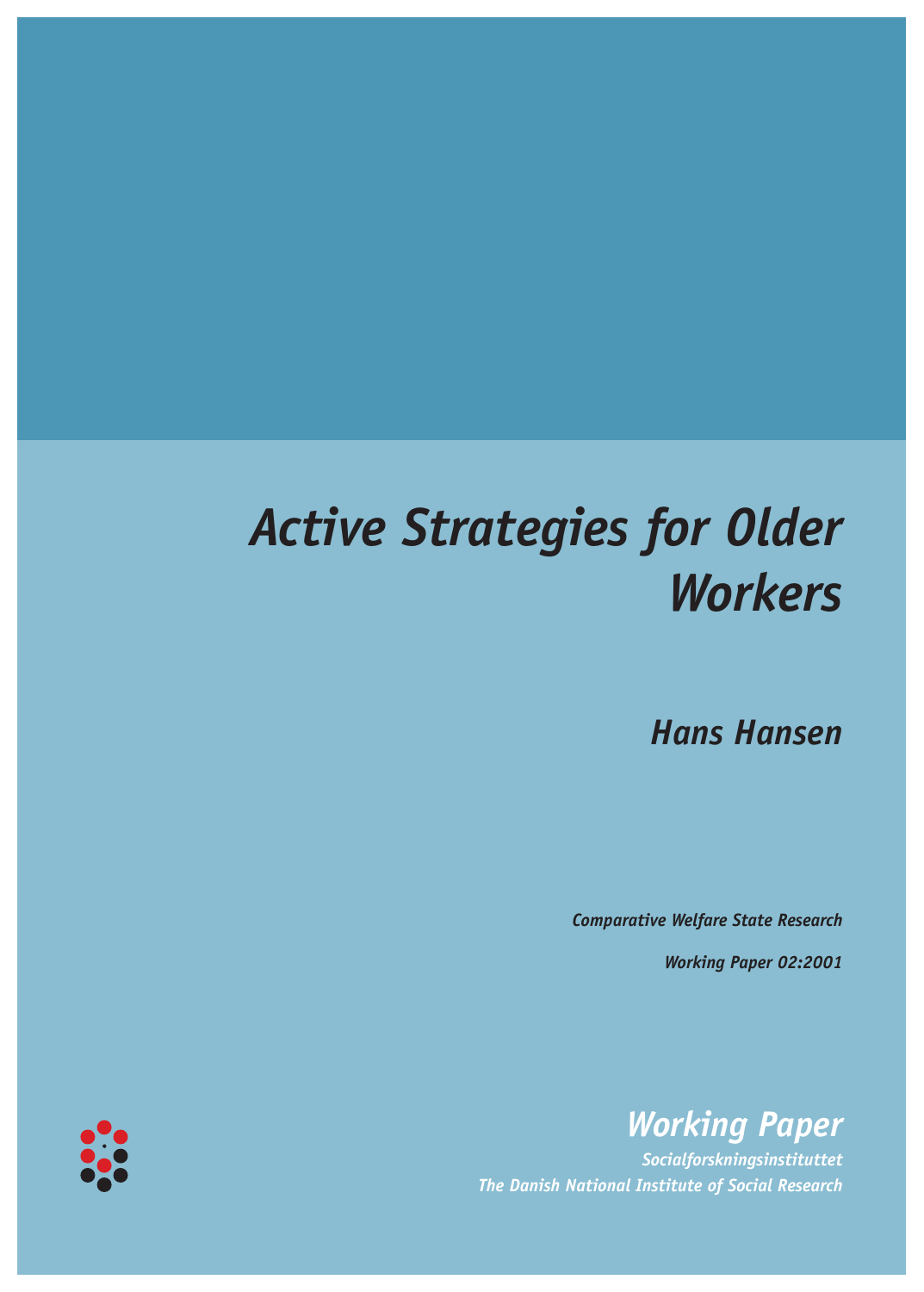## *Active Strategies for Older Workers*

*Hans Hansen* 

#### *Comparative Welfare State Research Working Paper 02:2001*

This report is also to be pulished by ETUI (European Trade Unions Institute in a book on *Active Strategies for Older Workers* 

The Working Paper Series of The Danish National Institute of Social Research contain interim results of research and preparatory studies. The Working Paper Series provide a basis for professional discussion as part of the research process. Readers should note that results and interpretations in the final report or article may differ from the present Working Paper. All rights reserved. Short sections of text, not to exceed two paragraphs, may be quoted without explicit permission provided that full credit including copyright-notice is given to the source.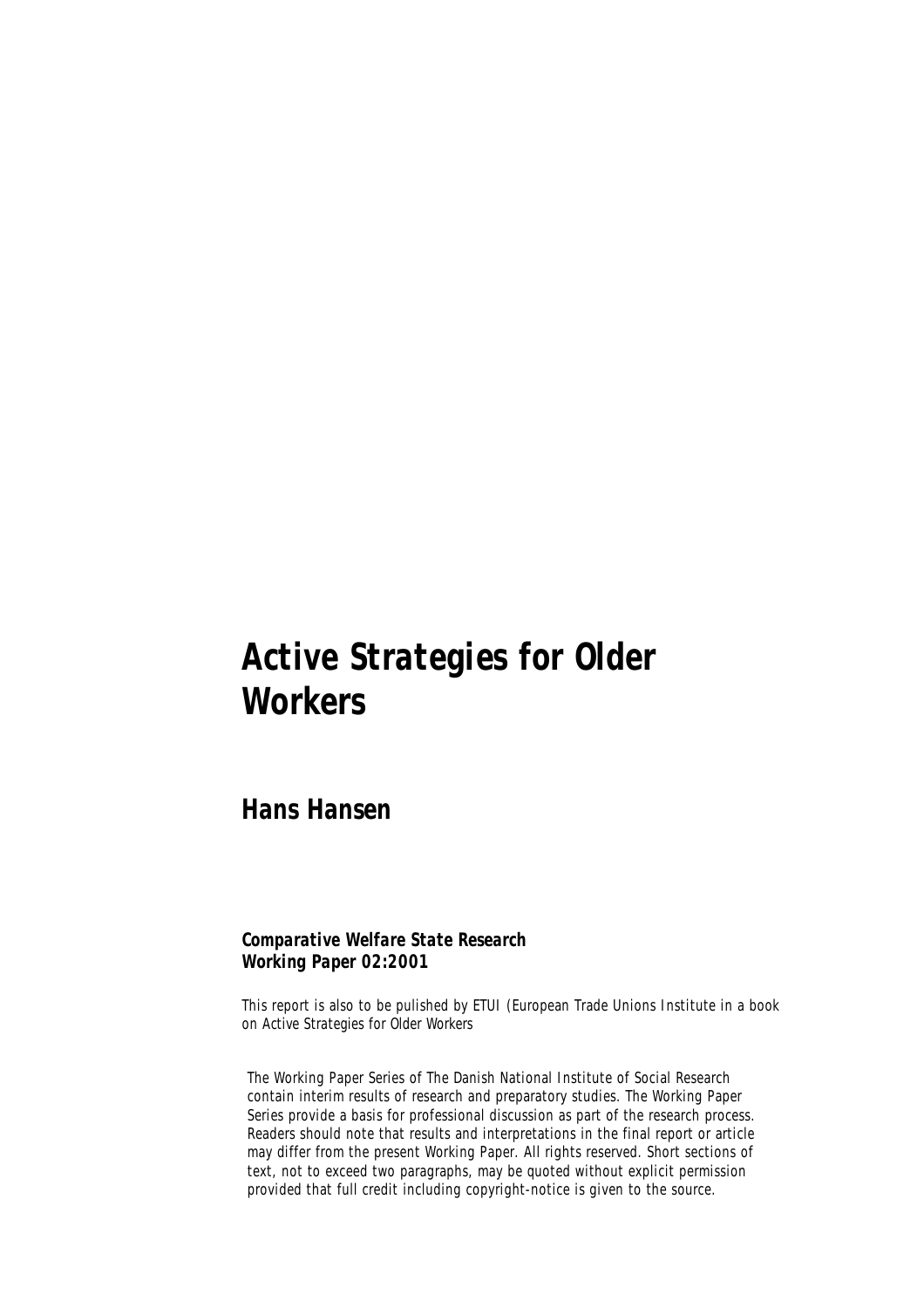### **Active Strategies for Older Workers**

#### **National report for Denmark. Final version.**

#### *Introduction*

The national report for Denmark will contain a short section on characteristics of the Danish labour market, with a special focus on the situation of the elderly, followed by a section on early retirement schemes in Denmark. These are very popular and it has been and, maybe, still is a problem to reduce the participation in these schemes. More 'positive' measures than just reducing the attractiveness of the early retirement schemes are also necessary to keep the older workers in the labour force. A third section will focus on the initiatives taken to promote senior policies also from the government.

The development of the Danish population is expected to imply an increase by approximately 30 % for the above 59-year-olds, a minor increase by approx. 2 % for the young (0 to 18 years old) and a minor decrease by approx. 3 % for the 19 to 59 age group from 1998 to 2020. This development indicates that there will be no immediate contribution to the labour force from the population increase, which will be outside the age brackets where traditional labour market participation is relevant.

The population development is an important component in the labour force development, but not the only one. The age specific participation rates constitute the other determining factor. If these are unchanged there will be a minor decrease in the labour force over the next 20 years, reflecting an 'older' labour force. In the time span 1998 to 2010 the average age of the labour force is expected to increase from 38.5 years to a little more than 40 years. The elderly have lower participation rates than the younger, cf. later. If the participation rate of women (especially the elderly) continues to increase (cohort effect) and if a correction for the now closed (for new entrants) 'very' early retirement scheme is made there will be a minor increase in the labour force over the next 20 years. It is estimated to grow by approx. 1.4 % against a population growth of approx. 4.3 % in the same period. Even the most 'optimistic' projection will result in a modest increase in the labour force over the coming 20 years.

The composition of the labour force will, as already mentioned, change considerably. There will be a larger share of older workers and that emphasizes the importance of how their relation to the labour market develops.

#### *1. Special features*

*Main characteristics of the Danish labour market*

#### **Participation rates**

One characteristic of the Danish labour market is the high participation rate among women. The totals and the rates for selected age groups are contained in table 1.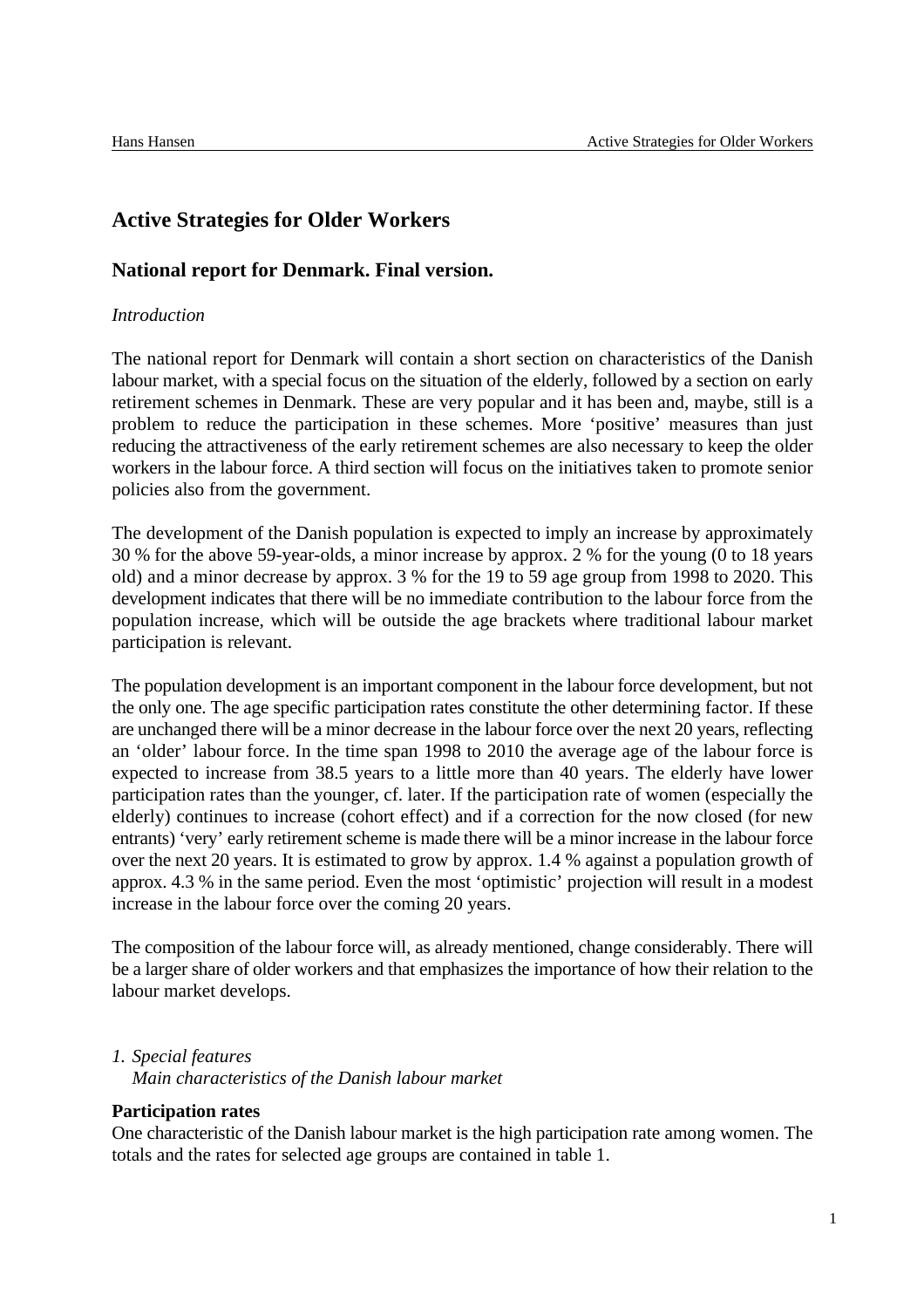|           |      |      |      | Labour market participation rates for selected age groups, 1700-1777. Denmark. |      |      |  |
|-----------|------|------|------|--------------------------------------------------------------------------------|------|------|--|
|           | 1960 | 1970 | 1981 | 1990                                                                           | 1995 | 1999 |  |
| Men       |      |      |      |                                                                                |      |      |  |
| $20 - 24$ | 91.3 | 82.2 | 89.7 | 85.9                                                                           | 82.9 | 82.3 |  |
| 35-39     | 98.7 | 97.0 | 95.3 | 92.7                                                                           | 91.9 | 90.5 |  |
| 50-54     | 97.0 | 94.8 | 91.4 | 90.1                                                                           | 89.2 | 87.3 |  |
| 60-66     | 83.3 | 77.6 | 55.0 | 45.6                                                                           | 39.8 | 36.9 |  |
| 16-66     | 94.9 | 90.8 | 86.8 | 84.6                                                                           | 83.1 | 81.5 |  |
| Women     |      |      |      |                                                                                |      |      |  |
| $20 - 24$ | 58.9 | 67.5 | 85.5 | 81.8                                                                           | 76.5 | 75.3 |  |
| 35-39     | 35.8 | 56.6 | 83.3 | 89.1                                                                           | 87.5 | 85.7 |  |
| 50-54     | 37.4 | 50.5 | 76.2 | 78.2                                                                           | 80.1 | 79.1 |  |
| 60-66     | 20.5 | 23.0 | 27.6 | 23.7                                                                           | 22.0 | 20.0 |  |
| 16-66     | 39.2 | 52.5 | 70.9 | 75.9                                                                           | 74.5 | 73.5 |  |

#### **Table 1. Labour market participation rates for selected age groups, 1960-1999. Denmark.**

Source: Arbejdsmarkedspolitik, Copenhagen 2000.

While the participation rate has decreased for men over the whole period it increased sharply for women until around 1990, then it started to decline. It is also evident that the participation rate for men in the 60 to 66 age group (the 'official' retirement age is 67 years in Denmark, in reality much lower, cf. later) has dropped dramatically. For women the participation rate has stayed low for that age bracket (this is probably the result of some substantial movements of labour market active women into that group and retirement from that group).

The low participation rate for the elderly (60-66 years old) can have several reasons, but one of the more important ones is undoubtedly the early retirement scheme introduced in 1978. The impact is clearly seen in the significant drop in the participation rate for elderly men between 1970 and 1981. The early retirement scheme and its enhancements will be discussed later.

#### **Unemployment**

The unemployment rate has decreased significantly since the early 1990s. Unemployment had been at a relatively high level since the first and especially since the second oil price hike. The unemployment rate measured in the official Danish way topped in 1993-1994 at a level of approx. 12 per cent. This measure is higher than the unemployment rates published by Eurostat. Table 2 contains the development since the mid 1990s.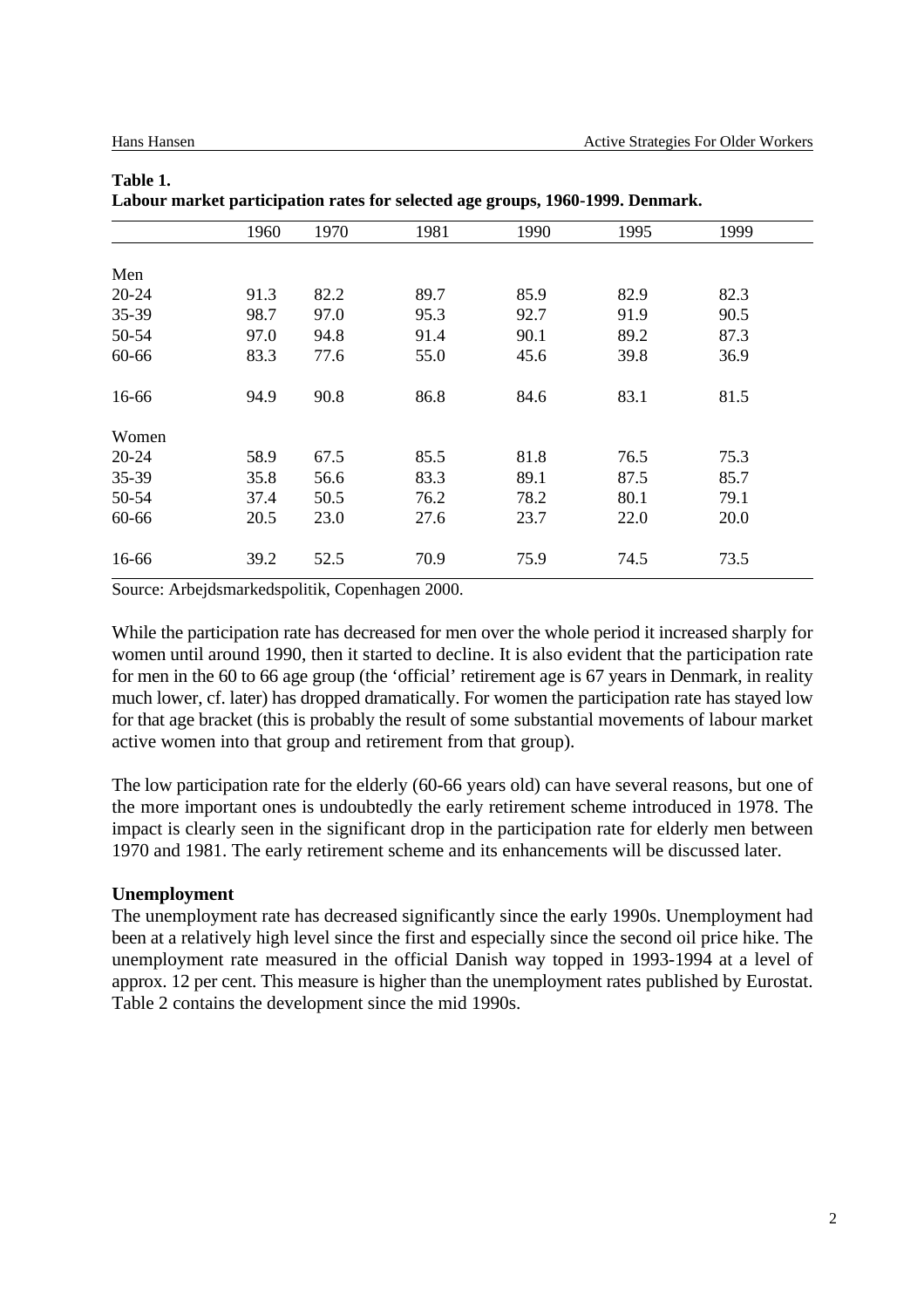|       | 1994 | 1995 | 1996 | 1997 | 1998 | 1999 |  |
|-------|------|------|------|------|------|------|--|
|       |      |      |      |      |      |      |  |
| Men   | 11.0 | 9.0  | 7.8  | 6.7  | 5.5  | 4.9  |  |
| Women | 13.8 | 12.0 | 10.1 | 9.3  | 7.8  | 6.6  |  |
| Age   |      |      |      |      |      |      |  |
| 18-24 | 11.1 | 8.5  | 6.8  | 5.2  | 4.3  | 3.6  |  |
| 25-59 | 12.5 | 10.5 | 9.0  | 8.2  | 6.9  | 6.1  |  |
| 60-66 | 13.6 | 16.6 | 15.5 | 12.6 | 8.8  | 7.1  |  |
| 18-66 | 12.3 | 10.4 | 8.9  | 7.9  | 6.6  | 5.7  |  |
|       |      |      |      |      |      |      |  |

#### **Table 2. Unemployment rates since the mid 1990s. Denmark.**

Source: Arbejdsmarkedspolitik, Copenhagen 2000.

Young people (18-24 years) have reduced their unemployment rate the most, partly because of special activation measures and significant benefit reductions from the mid 1990s. Unemployment for the elderly continued to grow after it had started to decline for other age groups, and stays higher than for other groups. There are special rules for the duration of the benefit period for elderly unemployed, for the 55-year-olds it is prolonged, for the 60-year-olds it is shortened, more on this later.

Long term unemployment has been reduced dramatically, but this is also related to the activation measures. When an unemployed person starts to participate in active labour market measures the unemployment spell is broken, and since activation has increased significantly since 1994, there are, alone for that reason, fewer long term unemployed. There are, however, indications that the number of 'marginalized' people (or socially excluded) among the 50 to 59 age group has increased in recent years.

There has been a significant reduction in the participation rates among the elderly, their unemployment rate, although falling, is higher than for the younger age groups and there are indications that the number of socially excluded among the 50 to 59 age group is increasing. These 'results' are obtained on background of extremely favourable economic and employment conditions in recent years, they are clear indications of the relatively weak position of elderly in relation to the labour market.

#### *2. Policy issues*

*Early retirement and other benefit schemes*

#### **Early retirement ('Efterløn')**

The first early retirement scheme, 'efterløn', is from 1978, a time when unemployment was high and increasing and where the main idea was to have elderly workers to retire early to make room for young unemployed. Furthermore, the official unemployment statistics would also improve when unemployed elderly workers retired early. Finally, with the relatively high 'official' Danish retirement age of 67 years (will be 65 years from 2004) many manual workers who had been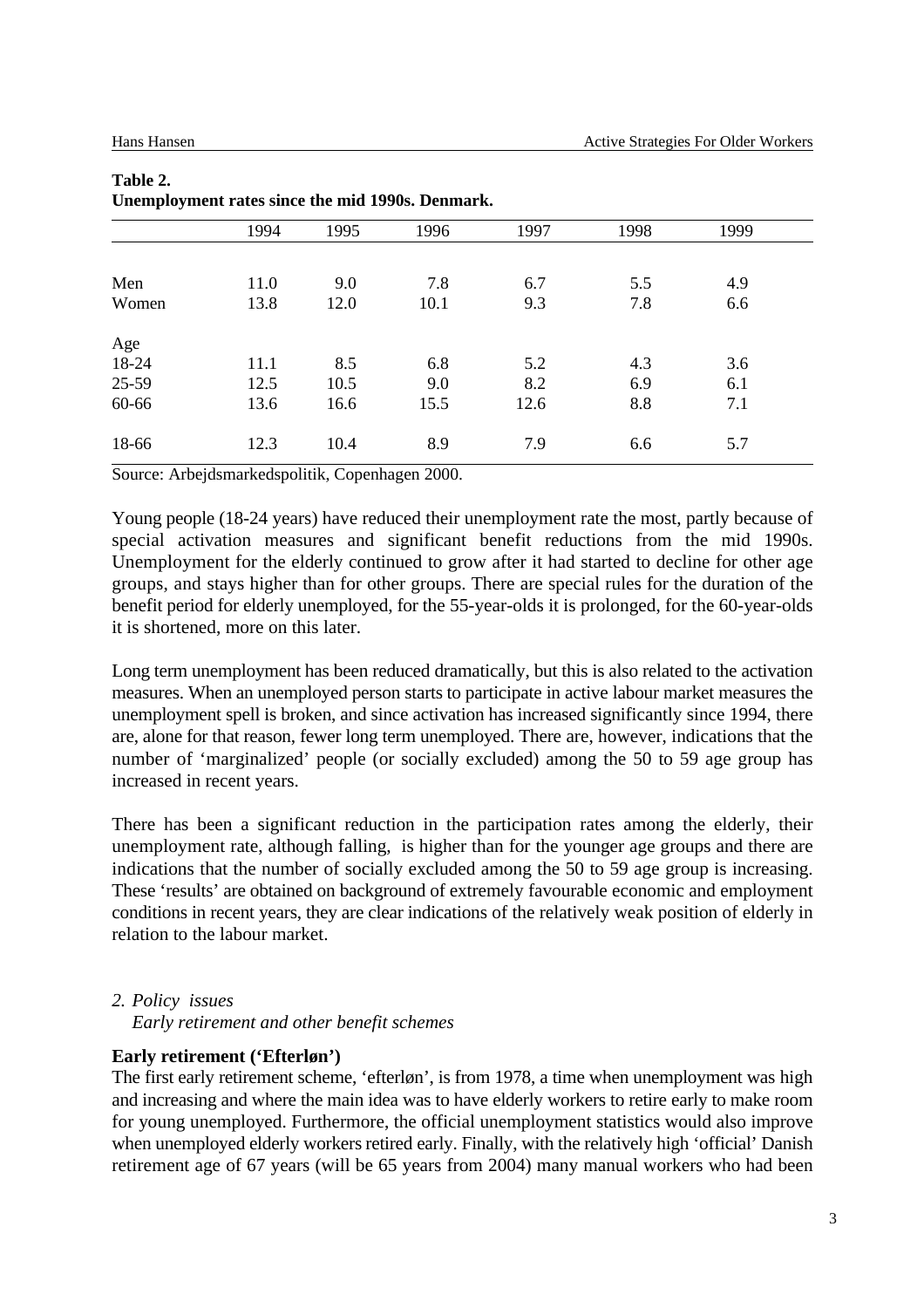working since their early youth wanted to have an earlier option for retirement also because of physical wear. At that time the aim was to have the seniors to leave the labour force, and the early retirement scheme was designed for that.

The scheme quickly became popular and the number of participants soon reached 100,000 persons, a number which was relatively stable until the early 1990s when the number started to increase to reach close to 150,000 in 1999.

The eligibility criteria were an age of 60 years, a long membership period (changed several times since) of the voluntary unemployment insurance scheme and eligibility for unemployment benefits from the insurance scheme (the long membership requirement almost automatically implied eligibility for unemployment benefits, you could hardly be 'out-insured' at that time. This is not so certain anymore, cf. later). There were no other conditions to be met. The scheme could (and still can) be joined from unemployment (but only for those who are insured) and it is your own decision, the employer does not have to agree, and there are no requirements for someone else to fill a vacant job, if the early retirement takes place from a situation of employment. It is necessary to apply for early retirement, but that is only to check for eligibility. There are no commitments to the labour market as an early retiree.

The benefits received were for the first 2½ years (step 1) equivalent to unemployment benefits, after that period the benefits were reduced for most participants. Contributions were paid for unemployment insurance but at a reduced rate. Table 3 contains the net replacement rates in early retirement measured in relation to various percentages of APW-income, the OECD average production worker. The income concept used in the net replacement rate calculations is OECD's 'take home pay'.

#### **Table 3. Net replacement rates as an early retiree at different former income levels (% of APW-income) in 1996. Denmark.**

| III 1770. DUMIIIAI N. |     |      |                          |     |     |            |  |
|-----------------------|-----|------|--------------------------|-----|-----|------------|--|
|                       |     |      | Former income, % of APW: |     |     |            |  |
|                       | 50  | 67.5 | 75                       | 100 | 150 | <b>200</b> |  |
| Step 1                | 101 | 92   | 85                       | 66  | 50  | 40         |  |
| Step 2                | 101 | 79   | 72                       | 56  | 42  | 34         |  |

Source: Income Benefits for Early Exit from the Labour Market in eight European Countries, European Economy, reports and studies no. 3, 1998.

It is evident that the net replacement rates for relatively low income levels are high, especially for the first 2½ years (step 1). For low income earners (full time) it makes a relatively small difference whether they continue to work or retire early. On top of the already mentioned motivations for the scheme there is also an economic one, for relatively low income earners it simply does not pay to continue to work.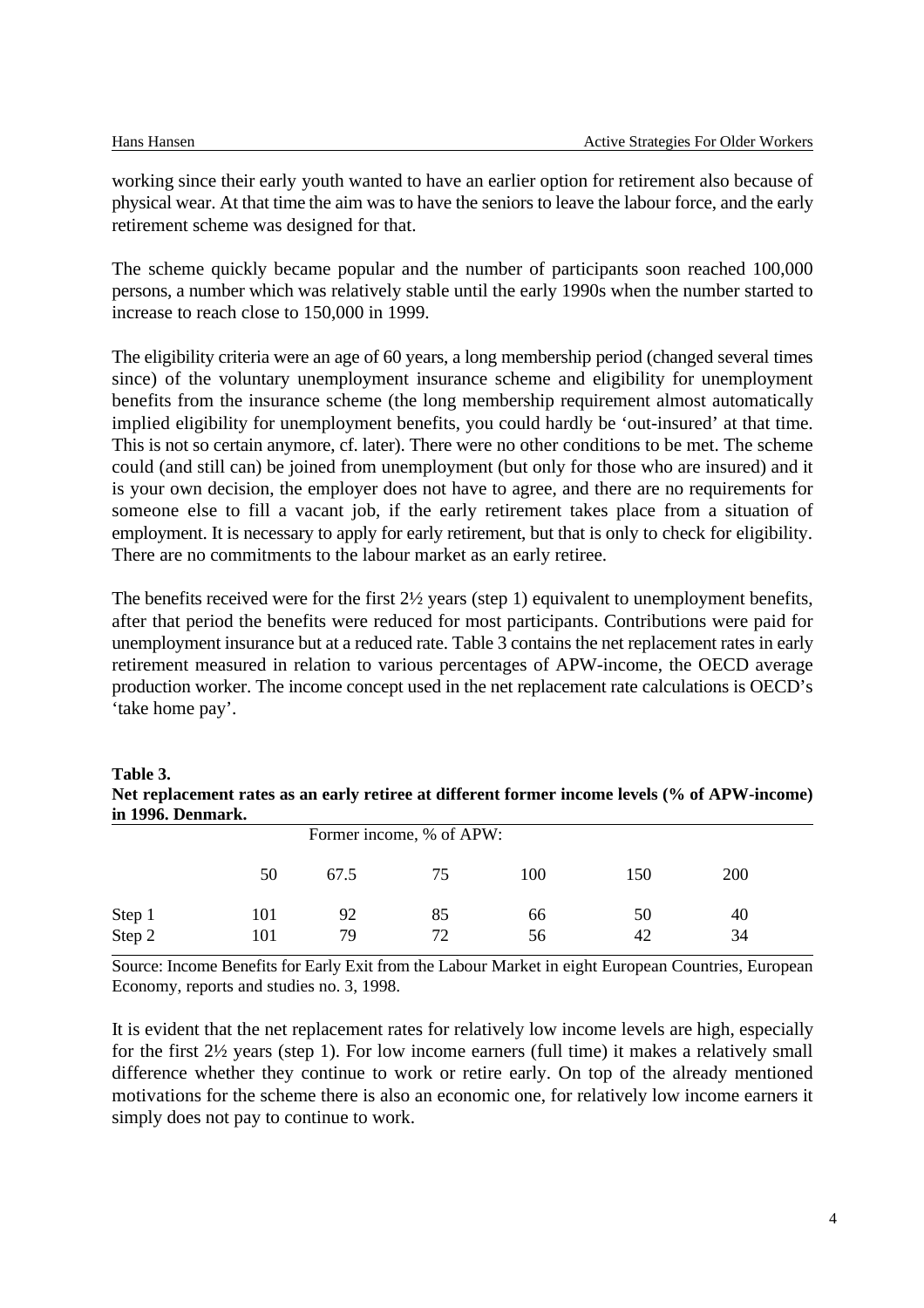The benefits are, as already mentioned, the same as unemployment insurance benefits, at least in step 1. This implies that the economic situation is basically the same for an unemployed receiving unemployment insurance benefits and an early retiree. It is , however, a little better in the last mentioned situation, because of somewhat smaller social contributions to be paid as an early retiree.

#### **'Very' early retirement ('Overgangsydelse')**

In 1992 the early retirement options were enhanced, a 'very' early retirement scheme was introduced, it was called 'overgangsydelse'. It became possible for long term unemployed to retire early at the age of 55. The benefit was the same as in step 2 of the 'ordinary' early retirement scheme. The unemployment rate was high at that time and even higher in 1994 when this option was further enhanced to long term unemployed who were 50 years old. The scheme was joined to a large extent by unemployed women. It was then possible to become unemployed in your early 40's, stay on unemployment benefits until the age of 50, then join the 'very' early retirement scheme until the age of 60, and then continue in the 'ordinary' early retirement scheme to become an old age pensioner at the age of 67. Not that many persons did that but the system made it possible for unemployed to live on public benefits for approximately 25 years before the official retirement age, 17 of these years as early retired.

The participation in the 'ordinary' early retirement scheme increased, and on top of that the 'very' early retirement scheme attracted many participants. Table 4 contains the average number of participants in the two schemes from the mid 1990s.

|              | 1994             | 1995             | 1996                         | 1997             | 1998             | 1999             |  |
|--------------|------------------|------------------|------------------------------|------------------|------------------|------------------|--|
|              |                  |                  | 'Ordinary' early retirement: |                  |                  |                  |  |
| Men<br>Women | 59,306<br>51,792 | 60,346<br>54,458 | 62,397<br>58,463             | 65,738<br>62,994 | 70,154<br>70,785 | 73,038<br>76,886 |  |
| Total        | 111,098          | 114,804          | 120,860                      | 128,731          | 140,939          | 149,923          |  |
|              |                  |                  | 'Very' early retirement:     |                  |                  |                  |  |
| Men<br>Women | 2,178<br>6,071   | 6,638<br>16,800  | 14,970<br>31,080             | 13,492<br>28,429 | 11,515<br>24,655 | 9,609<br>20,918  |  |
| Total        | 8,249            | 23,438           | 46,049                       | 41,922           | 36,170           | 30,528           |  |
| Grand total  | 119,347          | 138,242          | 166,909                      | 170,653          | 177,109          | 180,460          |  |

**Table 4. Average number of participants in early retirement schemes from the mid 1990s. Denmark.**

Source: Statistiske Efterretninger, Statistics Denmark.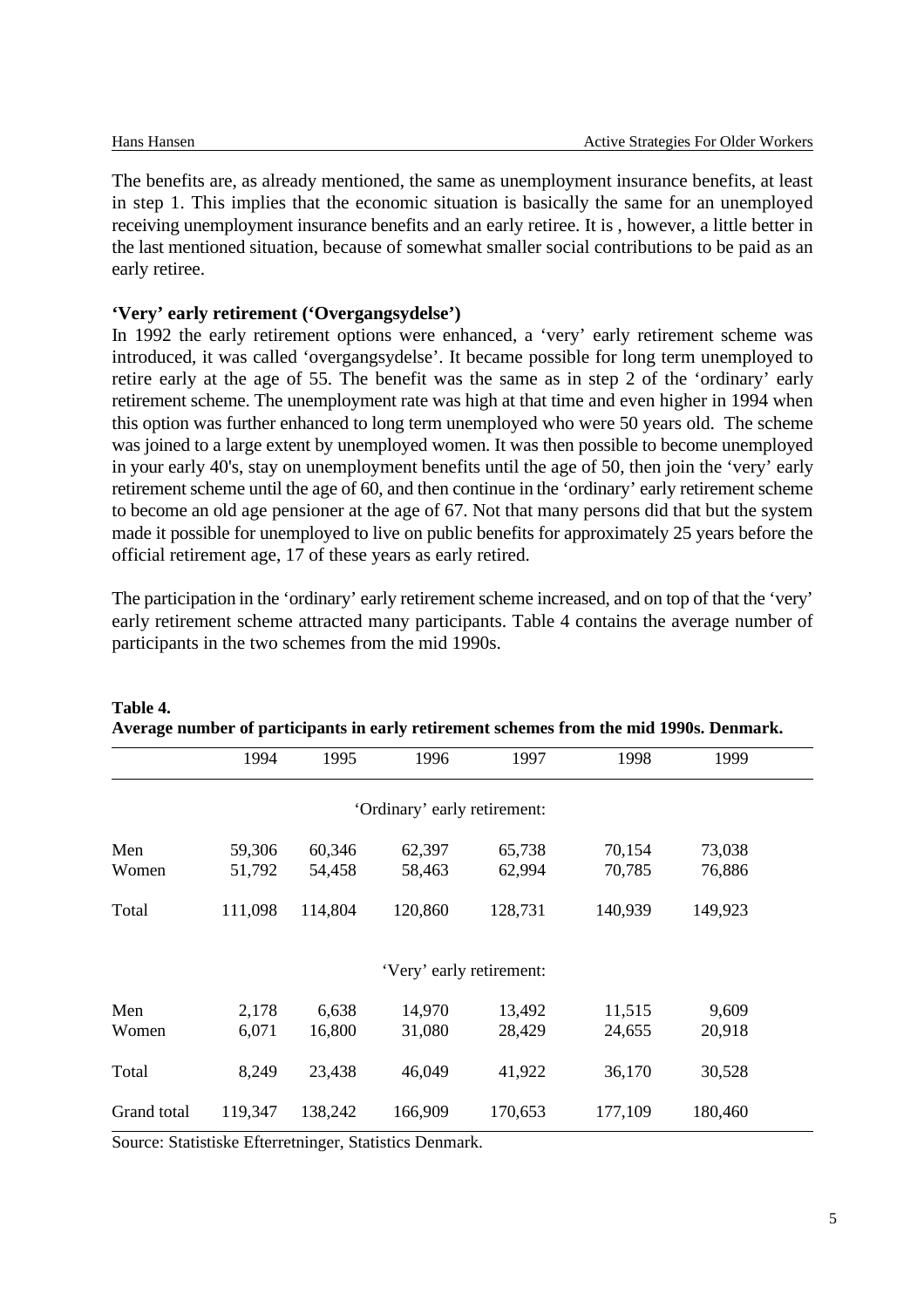From 1995 the employment situation improved significantly and the 'very' early retirement scheme was closed for new entrants. It was done in such a way that those who became 50 years in 1996 and met the eligibility criteria could 'sign up' and then join the scheme during 1996. At its peak almost 50,000 persons participated. As already mentioned it was (and is) possible to continue from the 'very' early retirement scheme to the 'ordinary' scheme, and most are expected to do so. It is also possible to opt out of the schemes and resume working. The number of persons participating in these two 'dedicated' early retirement schemes increased by 50 % from 1994 to 1999, and there are now more persons in these two schemes than there are unemployed, measured on an average annual basis. What is striking is the continued increase in participation in the 'ordinary' early retirement scheme(above that coming from the 'very' early retirement scheme) in the late 1990s, when the economy was in a very healthy state, and unemployment rates record low.

#### **Part-time early retirement schemes**

The first part-time early retirement scheme was introduced in 1987. It was mainly for selfemployed who wanted a gradual retirement. It was also for persons with a relatively long record of contributions for the supplementary pension scheme, but who could not meet the membership requirement for unemployment insurance in the 'ordinary' early retirement scheme. The number of participants has been approx. 5,000 or even lower on an annual basis.

It was possible to have up to 200 hours of work (annual basis) in the 'ordinary' early retirement scheme without implications for the benefits. There was, however, an increasing worry about the high level of participation in the 'ordinary' full-time early retirement scheme. It would be better to have gradual early retirement with part-time work instead of full-time early retirement. There was , of course, also the risk by introducing a part-time scheme that it would attract people whose alternative would be full-time work instead of full-time early retirement.

A part-time early retirement scheme based on membership of the unemployment insurance scheme was introduced in 1995. It never attracted many participants, approx. 1,000 or a little more on an annual basis. There may be many reasons for that, one could be that part-time work is not easily available. Another could be that for low income earners there was hardly any difference between working, e.g. half time in the part-time scheme, and not working at all in the full-time scheme. This is illustrated in table 5.

#### **Table 5. Net replacement rates for full-time and part-time early retiree at different former income levels (% of APW-income) in 1996. Denmark. (Part-time is here 50 % of usual full-time working hours).**

|            |     |      | Former income, % of APW: |     |     |            |  |
|------------|-----|------|--------------------------|-----|-----|------------|--|
|            |     |      |                          |     |     |            |  |
|            | 50  | 67.5 | 75                       | 100 | 150 | <b>200</b> |  |
| Full-time: |     |      |                          |     |     |            |  |
| Step 1     | 101 | 92   | 85                       | 66  | 50  | 40         |  |
| Step 2     | 101 | 79   | 72                       | 56  | 42  | 34         |  |
| Part-time: | 102 | 91   | 88                       | 80  | 76  | 72         |  |

Source: Income Benefits for Early Exit from the Labour Market in eight European Countries, European Economy, reports and studies no. 3, 1998.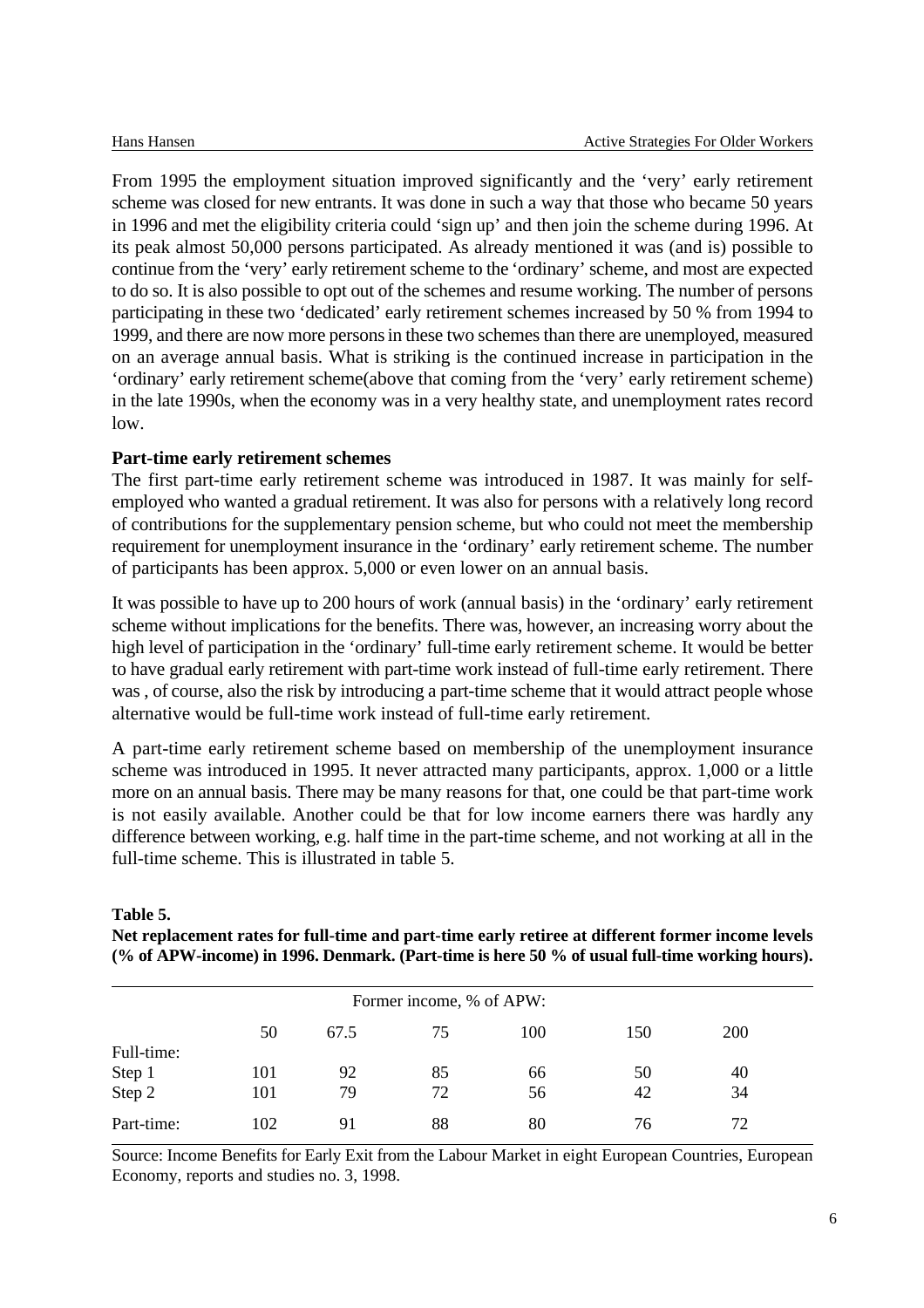It should be noted that when the net replacements are calculated, the income of the part-time early retiree is the sum of the benefits received and the earned income from working part time.

The incentives measures shown, both for the full-time and the part-time schemes are examples of 'pull factors' , the schemes attract participants by their mere existence and economic incentives. The 'pull' factors seem to work quite strongly for the full-time scheme and not very strongly for the part-time scheme. Another component in the theory of early retirement is 'push' factors. An indication of the push factors is contained in a survey from 1996 on the reasons for early retirement. Almost 80 % of those in the 'ordinary' early retirement scheme answered that the decision was their 'own choice', 17 % that they 'had to', which probably can be interpreted as a relatively low degree of 'push'. In the 'very' early retirement scheme the 'own choice' category only covered 35 % and the 'had to' more than 50 %. It should be remembered that the participants in the 'very' early retirement scheme were long term unemployed before they joined, and the high 'had to' share could reflect that the respondents had lost faith in getting a job as a viable alternative.

#### **Reforms of early retirement schemes**

The stop for 'new entrants' in the 'very' early retirement scheme in 1996 was a clear indication of a change in attitude to seniors. With the ageing ahead and the already mentioned implications for the development of the labour force as well as the improved employment situation it became quite clear that the future policy should be to encourage seniors to stay longer in the labour market than was now the case. The average retirement age for those who worked at the age of 50 had dropped from approx. 62½ years to 60½ years from 1980 to 1997; that was not a feasible way to pursue.

The early retirement scheme was an obvious, but not the only target for reform. It had been designed to encourage early retirement and had been very successful at that. If nothing changed it could be projected on demographic assumptions alone that the number of participants in the scheme would increase from approx. 150,000 in 1999 to approx. 220,000 in 2010 (disregarding the lowering of the official retirement age from 67 to 65 years from 2004).

A comprehensive reform package was implemented from mid 1999. A more radical approach would have been to abolish the scheme gradually. This was, however, not politically feasible. The reforms implemented, cf. the following, had a high price for the Social Democratic Party (one of the 2 government parties), it lost more than 1/3 of its voters according to the polls, and has far from recovered. The early retirement scheme had become a social 'right', it was not just a flexible labour market instrument anymore.

The aim of the reforms was to make it less attractive to join the scheme. There were three components, one mainly concerning the contributions and benefits, one covering the elements making the scheme less attractive when joined early, and finally one containing elements making it attractive to postpone joining or not join at all.

Contributions and benefits. A separate contribution for early retirement was introduced. It should be paid together with the contribution for the unemployment insurance scheme for 25 years out of the last 30 to obtain eligibility for early retirement (before it was for 20 years out of the last 25). The contribution for unemployment insurance was lowered, but the two together were higher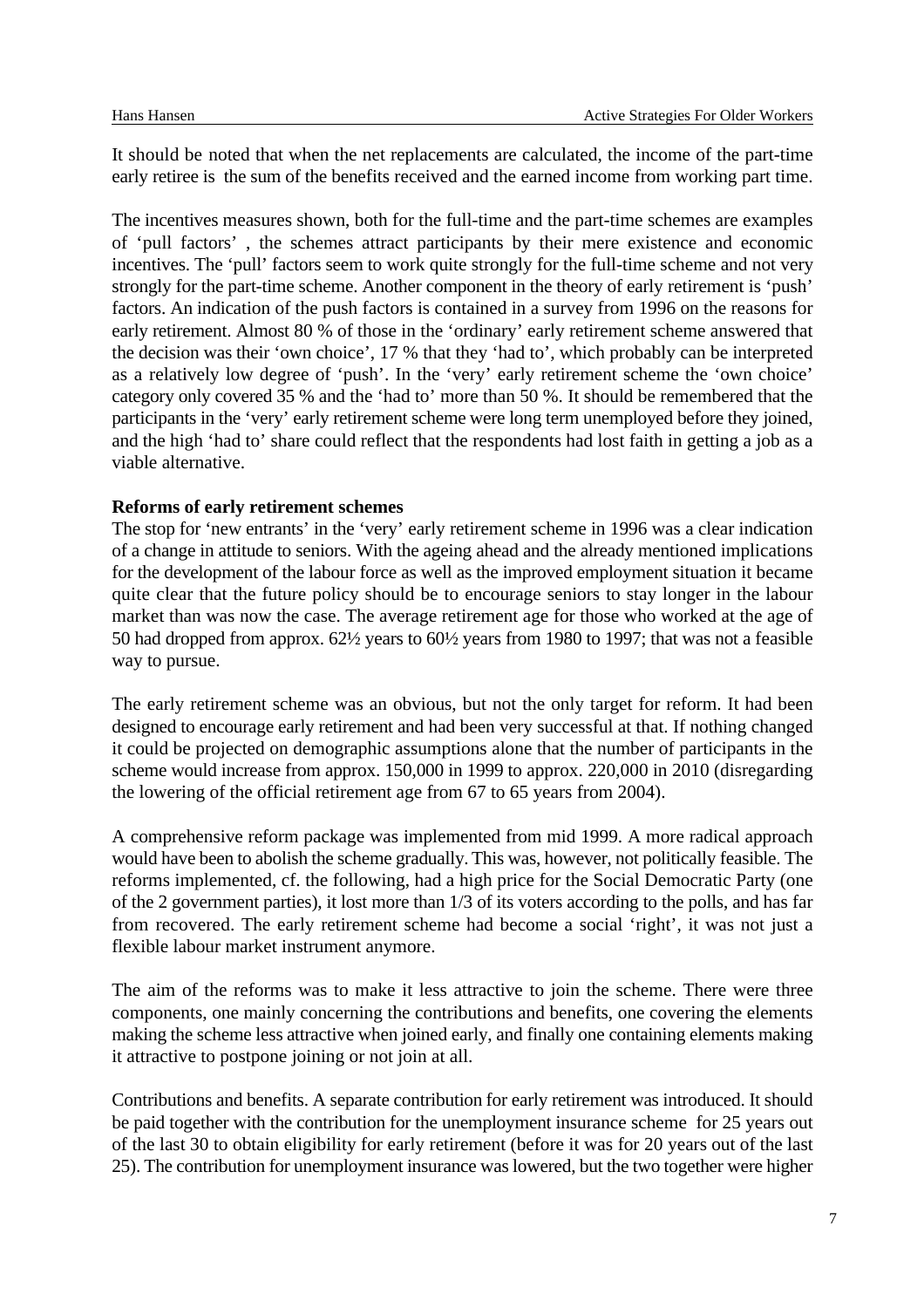than the contribution before the reform. This implies that potential participants in the scheme have to start their contribution record when they are 34 years old if they want to join from the age of 60. There have been some worries that this is very early to start considering retirement and that young persons may opt not to pay contributions for this reason. The benefit is uniform in the new scheme, the maximum is the average of the maximum benefits in the old step 1 and 2. The benefit period is shorter, 5 years against 7 years in the old scheme. This is an implication of the new 'official' retirement age, which will be 65 years from 2004. The incentives reported in table 3 have not changed significantly, the net replacement rates would be between those for step 1 and 2 in the old scheme.

Joining early. If the person joins from the age of 60 (or as early as the criteria are met) there will be some means-testing against other pension arrangements whether these are giving actual payments or just payments in the future. In the last mentioned case the benefit reduction is calculated according to standard assumptions concerning the future yield. The pension arrangements giving rise to means testing are primarily private schemes and occupational schemes.

Joining later. The means testing against other pension arrangements is only on actual payments if the person waits at least 2 years after the initial right for early retirement has been obtained by joining (that will in most cases be 2 years after the person has turned 60). In this case, and if a minimum requirement for working hours are met, the benefit received will also be higher, the maximum will be identical to maximum unemployment insurance benefits instead of the average between the old step 1 and 2 (91 % of the maximum U.B) which will be received by joining early. There was a similar option in the old scheme. Finally, as something new, it is possible to earn a premium, which increases with the number of working hours performed after the initial right for early retirement has been obtained. The premium can as a maximum be a little more than 100,000 DKK (this is more than one year's disposable income from early retirement benefits) if the early retirement option is never taken up. It is a refundable tax credit which will have effect in the year when the early retiree becomes an old-age pensioner at the age of 65.

The old part-time early retirement scheme is now integrated in the new scheme. There are no restrictions on the working hours the early retiree is allowed to have, but there is a reduction in the early retirement benefit for each hour worked. This reduction mechanism is quite similar to that used in the old part-time scheme, and there are still very small incentives to work part-time for low income earners compared to be on full-time early retirement. There have been several suggestions to modify the reduction mechanism, also from the Unions Federation (LO). One was to use the reduction mechanism from the old age pension scheme of 30 % of extra income. This would certainly have made the part-time early retirement scheme more attractive compared to full-time early retirement, but it could also easily be more attractive to work part-time and be part-time on early retirement than to work full-time on a relatively low wage, and that would then attract the 'wrong' group into part-time early retirement. The dilemma remains unsolved.

The reform package just described is, at least by Danish standard, quite profound. The objective is clearly to motivate, by economic instruments, a postponement of joining the early retirement scheme or, even better, to never use the scheme. The new scheme has been in effect for almost 1½ years but it is still not possible to measure the effects. There are estimates from the Government that in 2010 the reduction in participation in the scheme should be approx. 15,000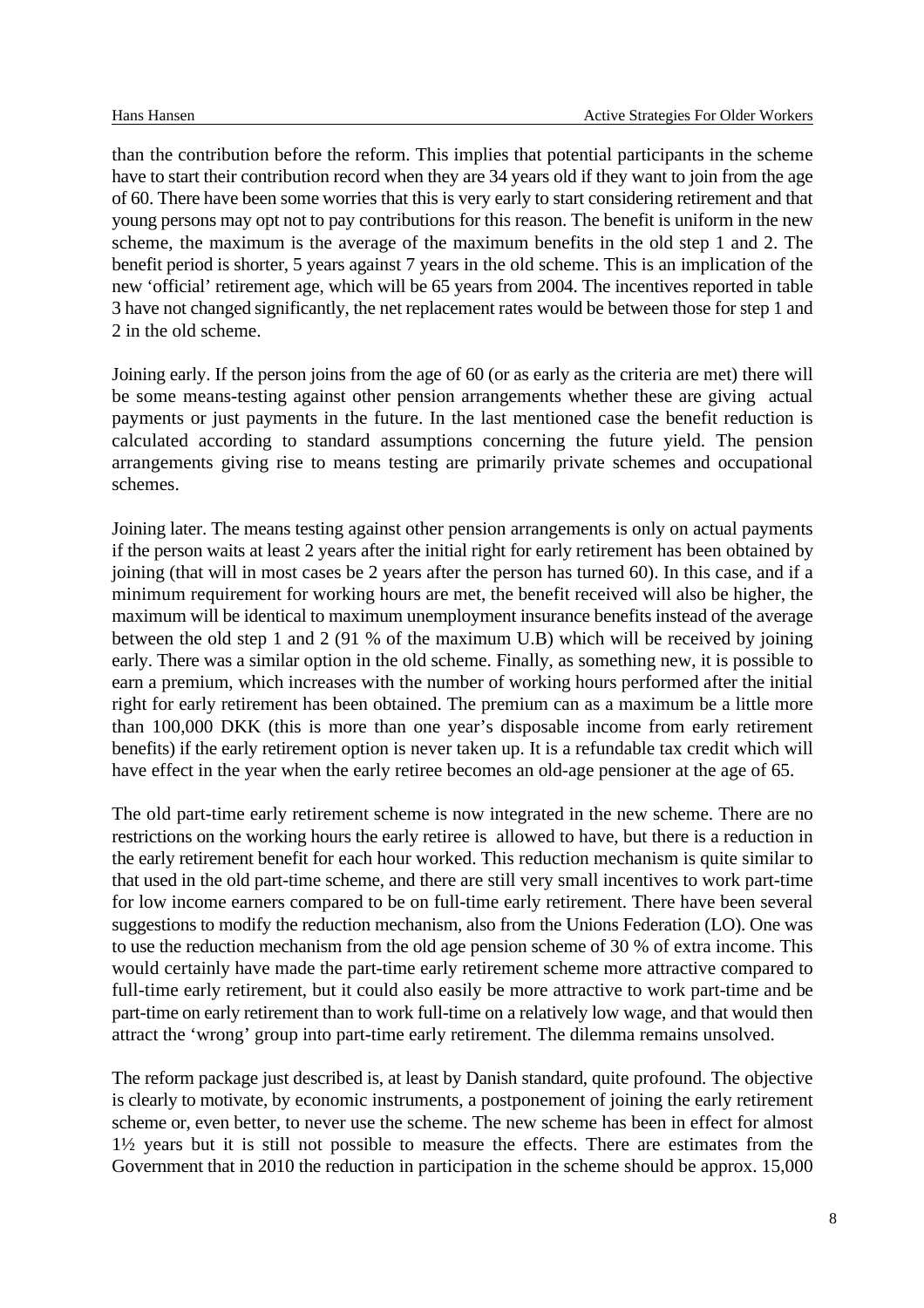persons compared to a situation without the reform. The Danish Federation of Employers has published a similar estimate. These estimates are not included in the earlier mentioned projections of the labour force.

#### *Other benefit schemes*

The early retirement schemes are central in the debate on senior policies in Denmark, and it is evident that a change of attitude is taking place. The emphasis is now on motivation to postpone early retirement. Other benefit schemes may, however, also be of importance.

#### **Old-age pensions**

Participation in early retirement schemes have none or relatively little effect on the public old-age pension which typically follows after the period in early retirement. The basic Danish national pension is residence based and consists of flat rate benefits. It can be received from the official retirement age and former participation in early retirement schemes has no impact. This is contrary to countries with flexible old-age pension schemes, e.g. Sweden, where it is possible to retire from the age of 61, but then there is a reduction in the pension for the rest of the life. This is also the case for the Swedish ATP pension. The public Danish occupational pension will usually also be lower after participation in early retirement schemes. If the index is 100 for a public old-age pension (national basic and public occupational) after tax when entered into from employment it is 96 when entered into from early retirement in Denmark.

#### **Unemployment benefits**

The level of unemployment benefits is the same for older unemployed as for other groups. It is only the young unemployed who in some cases may face strongly reduced benefits (50 % of usual level), if they enter educational activities to upgrade their skills. This is in some cases a requirement for continued eligibility for unemployment benefits.

There are, however, significant differences in the duration of the benefit period according to age. The 'ordinary' benefit period has been reduced from 7 years in 1994 to 4 years in 2000. There have been, and still are, some special rules for specific age groups. When phase 2 of the 'very' early retirement scheme (the extension of rights to the 50-year-olds) was introduced (in 1994) it also became possible for unemployed in the 50 to 59 age group to keep their rights for unemployment insurance benefits if they by continued membership of the insurance scheme would be eligible for ordinary early retirement at the age of 60. The benefit period could then be 7 years (insurance) plus 10 years ('50-59' extension), in total a maximum of 17 years (it could even be extended by paid leave arrangements). The 50-59-year-olds were not obliged (or had any rights) to participate in active labour market measures. It was not until the 'very' early retirement scheme was closed for new entrants (in 1996) that unemployed in the 50 to 59 age group also got the right and obligation to participate in activation. The '50-59' rule was changed in 1999, now only covering the 55 to 59 age group.

Unemployed who lose their rights for unemployment insurance benefits when they are between 50 and 54 years can still 'save' their right for early retirement at the age of 60 by continued payment of contributions for unemployment insurance and early retirement, but that is not 'token' money, especially if the income source is social assistance.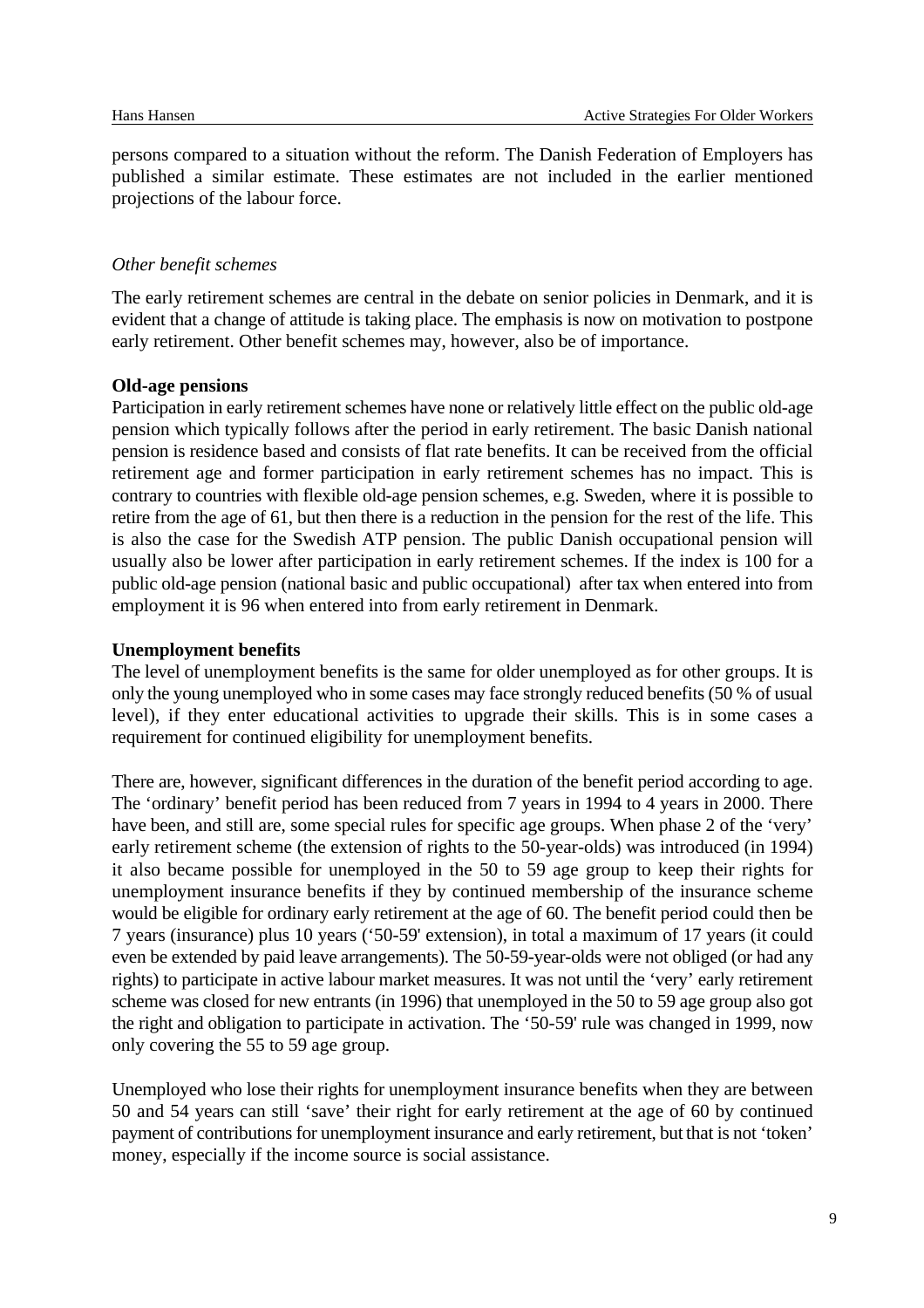The 50 to 59 age group (now 55 to 59) has a special prolonged benefit period, and activation was first initiated from 1996. This can be interpreted as a signal of 'passive' treatment of this group of unemployed who just had to be routed into early retirement. The right and obligation to participate in activation from 1996 is a modification of this interpretation.

For the 60-year-olds (and over) the situation is somewhat different. This age group has a shorter duration of the benefit period, it is maximum 2½ years. It was not until 2000 that this group also got the right and obligation to participate in active labour market measures. This right and obligation is obtained after 6 months of unemployment. This was the last age group to be included in the active labour market measures, which started in 1994.

To sum up, the picture for the older unemployed is that the duration of the benefit period is longer for people in their 50's and shorter for people in their 60's than the standard duration, and that the just mentioned age groups had no rights and obligations to participate in active labour market measures. That has been changed recently.

#### **Disability pension**

Disability pension is not a 'voluntary' early retirement scheme, there is a health or a social reason for a person to receive a disability pension. This scheme can therefore not be directly compared to the already mentioned early retirement schemes. Disability pension is neither especially for seniors since it covers all age groups from 18 to 66 years. It is, however, a major benefit scheme also for seniors.

The Danish disability pension is graduated according to the loss of working capability (a new scheme will be implemented in a couple of years, here the emphasis will be on the remaining working capability and which work can be performed on that basis). There are 4 different rates in the present scheme:

- 1. Highest level. This pension is allocated to the 18 to 59 age group who have lost all or almost all of their working capability.
- 2. Medium level. This pension is allocated to the 18 to 59 age group who have lost approx. 2/3 of their working capability. Persons in the 60 to 66 age group who meet the criteria for the highest level pension will receive the medium level.
- 3. Ordinary level, augmented. This pension is only allocated to the 18 to 59 age group for health or social reasons. Approx. ½ of the working capability is assumed to be lost.
- 4. Ordinary level. This pension is allocated to the 60 to 66 age group who meet the criteria for the medium level pension or for social reasons.

It should be noted that seniors (60-66 years old) can only receive two levels, the ordinary and the medium level, as 'first time pensioners', i.e. that they become disability pensioners at this age. Persons who have received for instance the highest level from an earlier age can continue to do so until the disability pension is replaced by old-age pension.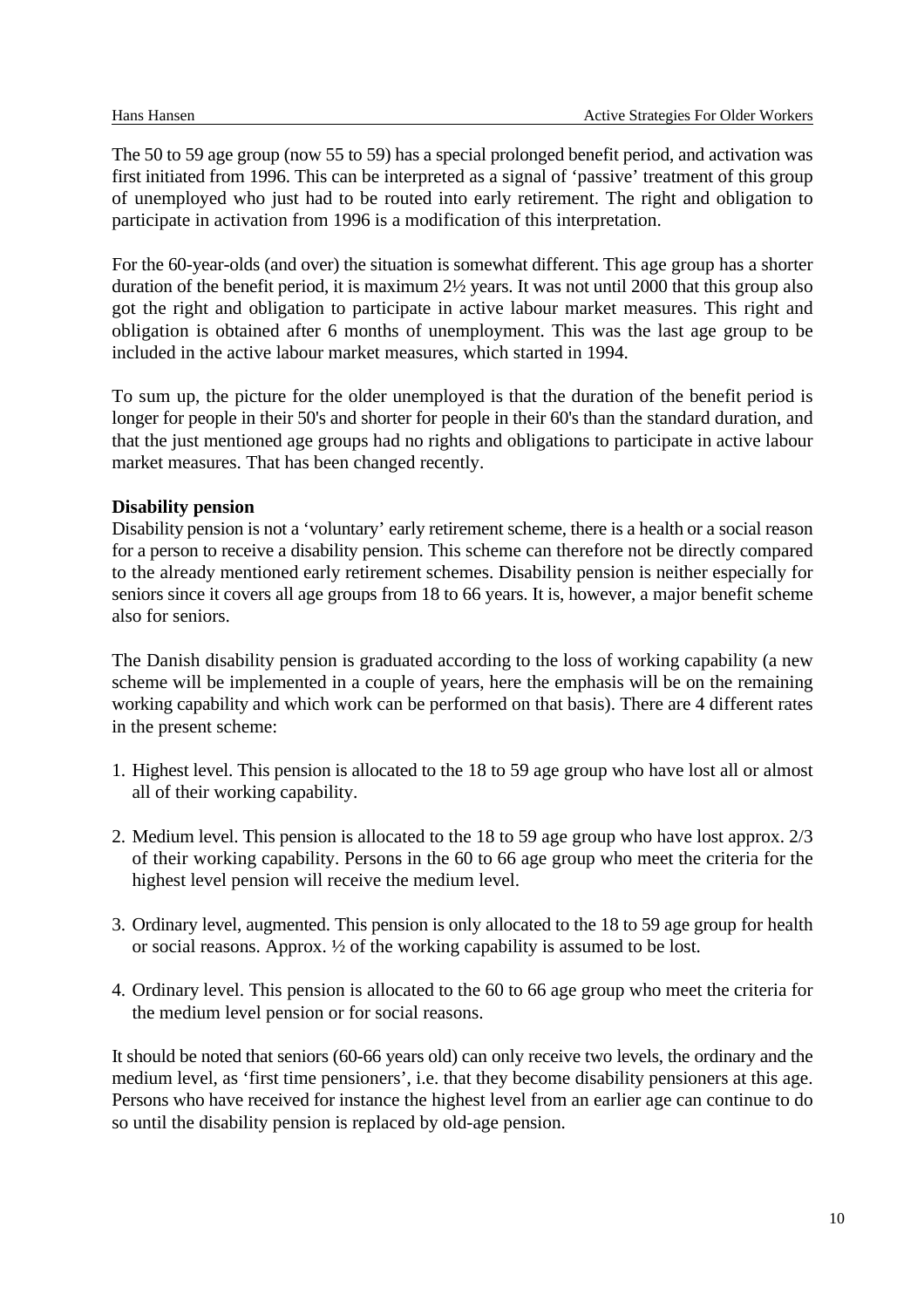The disability pension consists of flat-rate benefits, a basic pension for all and then various supplements to make up the 4 different rates. The net replacement rate at different former income levels for the highest and medium level pensions are contained in table 6. The calculations are equivalent to those shown in table 3 and 5.

#### **Table 6.**

**Net replacement rates as a disability pensioner (two pension levels) at different former income levels (% of APW-income) in 1996. Denmark.**

|               |     |      | Former income, % of APW: |     |     |     |  |
|---------------|-----|------|--------------------------|-----|-----|-----|--|
|               | 50  | 67.5 | 75                       | 100 | 150 | 200 |  |
| Highest level | 139 | 108  | 99                       | 77  | 58  | 47  |  |
| Medium level  | 116 | 90   | 82                       | 64  | 48  | 39  |  |

Source: Income Benefits for Early Exit from the Labour Market in eight European Countries, European Economy, reports and studies no. 3, 1998.

The net replacement rates for the medium level pension is almost identical to those for unemployment insurance benefits at all former income levels, except the lowest, where the unemployment benefit has not yet reached its maximum. One consequence of this is that early retirement income (old step 1) and disability pension (medium level) are almost identical. In the new early retirement scheme the income is somewhat lower.

The number of disability pensioners has developed gradually from approx. 230,000 in 1986 to approx. 272,000 in 1999. The share of seniors has declined partly because of the dedicated early retirement schemes. The focus on early retirement has already been mentioned. There is now, and for basically the same reason, a strong focus on disability pension. If a disability pension can be avoided totally or partly and working in some capacity is the alternative, this is also a way of increasing the labour supply. The 'gain' may be very substantial, e.g. by avoiding a disability pension for a person at the age of 30 could mean 30 or more working years ahead. Compared to that postponement of early retirement would probably only imply a 'gain' of a few years. New policies in the disability pension area may not be interpreted directly as active measures for older workers, but they may serve the same purpose. A third parallel is the integration of refugees and immigrants in the Danish labour market, a potential which is much larger in a labour force context than postponement of early retirement, but this is neither an active measure directly for older workers, but it could turn out also to be that in a longer perspective. While the estimated effect of the new early retirement scheme was approx. 15,000 more in the working force over 10 years, the potential by integration of refugees and immigrants (to have the same age specific participation rates as for 'Danes') would be of the magnitude of 80,000 persons more in the labour force.

#### *3. New initiatives*

#### *Developments in firms in relation to older workers*

The preceding section has covered some of the most important benefit schemes for older workers (early retirement) or schemes with special rules for older workers (primarily unemployment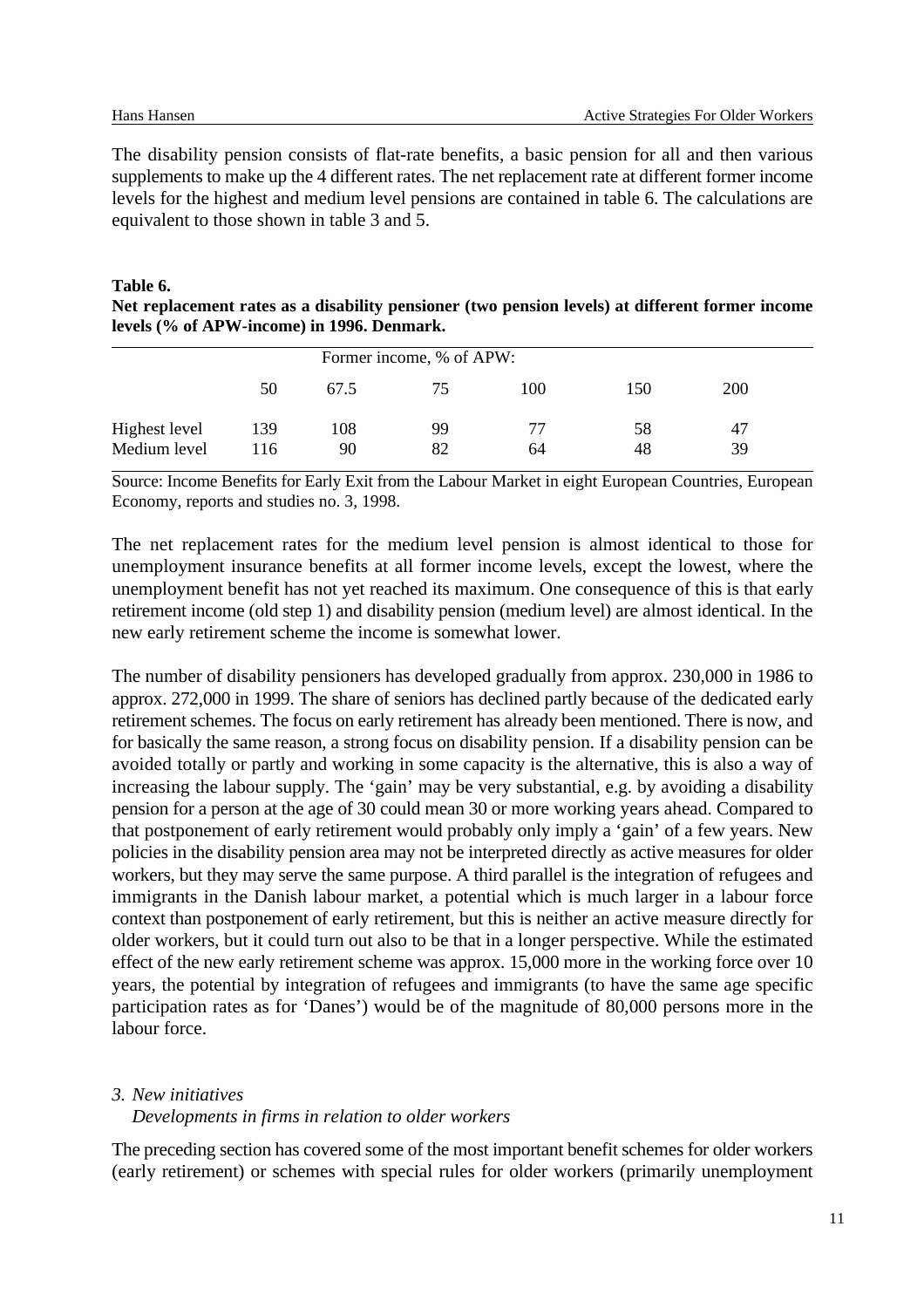insurance benefits). The more recent changes in the rules for these schemes indicate that the 'stow away' attitude especially to older unemployed workers is changing. All age groups of unemployed are now participating in active labour market measures and the incentives to postpone early retirement have become stronger.

This development reflects the more general 'turn around' attitude to older workers which is primarily the result of lack of qualified workers and the perspectives for an ageing society and in particular an ageing and stagnant labour force. The 'stow away' attitude had, however, been around for quite a long time, probably shared by the social partners, so it is not an easy and quick process just to change it. One aspect is the just mentioned changes in major public benefit schemes, but the essential component for success is what happens in the firms. The incentives to postpone early retirement have become stronger but that will not be of much effect if it is not possible and attractive to keep on working. The initiatives of the firms in this area are not known very well, but there are some indications, also in relation to public programs implemented. This will be the main theme for the coming sections. First, some background information will be presented.

#### **Educational background**

Table 7 contains educational information for the Danish population. It is the share of the age group having the specified education as the highest level which enters the table.

|       | Primary<br>school | High<br>school | Industry<br>basic | Further<br>medium<br>level | Further<br>high<br>level | No<br>info<br>level |  |
|-------|-------------------|----------------|-------------------|----------------------------|--------------------------|---------------------|--|
| Men   |                   |                |                   |                            |                          |                     |  |
| 30-39 | 24                | 6              | 41                | 6                          | 16                       | 8                   |  |
| 40-49 | 25                | $\overline{4}$ | 43                | 6                          | 17                       | 6                   |  |
| 50-59 | 32                | $\overline{2}$ | 41                | 5                          | 16                       | 4                   |  |
| 60-66 | 42                | 1              | 39                | $\overline{4}$             | 12                       | 3                   |  |
| Women |                   |                |                   |                            |                          |                     |  |
| 30-39 | 25                | 8              | 35                | 9                          | 17                       | 7                   |  |
| 40-49 | 33                | 3              | 32                | 11                         | 17                       | 5                   |  |
| 50-59 | 43                | 1              | 35                | 6                          | 12                       | 3                   |  |
| 60-66 | 59                | 1              | 26                | 3                          | 8                        | $\overline{2}$      |  |

**Table 7. Highest educational level for different age groups of the Danish population in 1998.**

Source: Statistics Denmark.

The elderly, especially women, have a somewhat lower educational level than the younger ones. A significantly higher share of the elderly than the younger age groups have elementary education as the highest level. This table reflects the educational background for the entire population and not necessarily for the work force, where the participation rate for the older people is relatively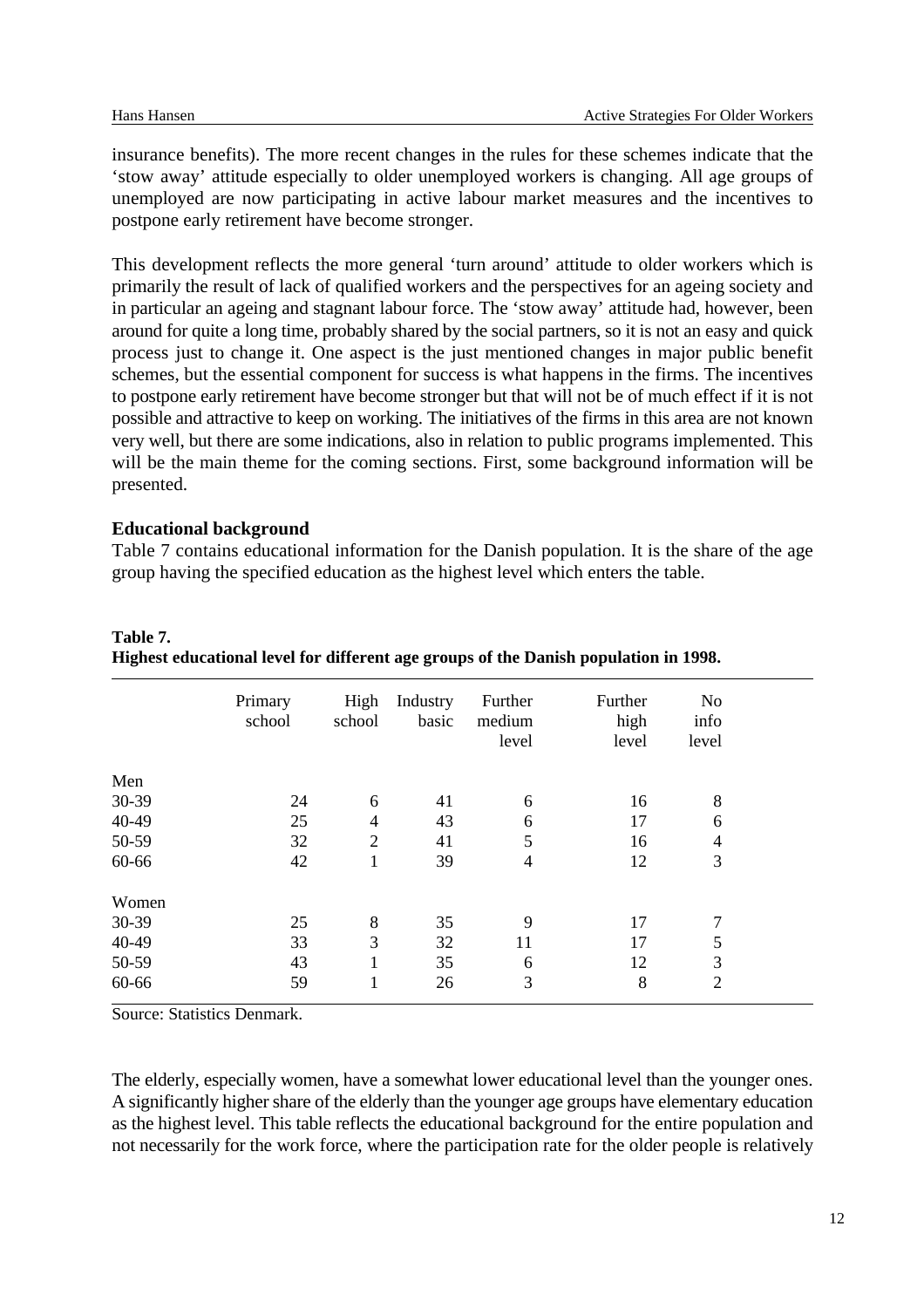low. The table could, however, indicate some need for the elderly to participate in supplementary training and education. Table 8 contains some information on that.

#### **Table 8. Participation rates for different age groups of the labour force in supplementary training and education. Denmark.**

|                                   |           |       | Age groups: |       |       |       |
|-----------------------------------|-----------|-------|-------------|-------|-------|-------|
|                                   | $40 - 44$ | 45-49 | 50-54       | 55-59 | 60-64 | 65-69 |
| Participation<br>rate, % of group | 81        | 79    | 77          | 65    | 61    | 39    |

Source: Seniorerne og arbejdsmarkedet, nu og i fremtiden, Copenhagen 1999.

This is just an indication showing that the participation rate declines with age. It does not say anything on the intensity or quality of the supplementary training and education.

#### **Attitudes to older workers versus younger workers**

Before moving on to more specific initiatives it might be useful to look at the relative advantages and disadvantages of the elderly in relation to the younger age groups in a job context. Table 9 contains the results of a survey conducted in 1997.

|                             |            | Percentage of firms answered: |               |
|-----------------------------|------------|-------------------------------|---------------|
|                             | Older best | Younger best                  | No difference |
| Experience                  | 95         | $\boldsymbol{0}$              | 5             |
| Overview                    | 74         | $\overline{2}$                | 24            |
| Skills                      | 73         |                               | 26            |
| Responsibility              | 67         | $\boldsymbol{0}$              | 33            |
| Fewer sick days             | 57         |                               | 42            |
| Quality minded              | 52         |                               | 47            |
| Hard working                | 40         | 4                             | 56            |
| Communication capability    | 37         | 6                             | 57            |
| Cooperative capability      | 32         | 4                             | 74            |
| Productivity                | 33         | 8                             | 59            |
| Initiative                  | 12         | 24                            | 74            |
| Capability for learning     | 10         | 31                            | 59            |
| Readiness for change        | 12         | 33                            | 55            |
| Knowledge of new technology | 10         | 44                            | 46            |

**Table 9. Assessment of older workers in relation to younger workers in 1997. Denmark**

Source: Seniorerne og arbejdsmarkedet, nu og i fremtiden. Copenhagen 1999.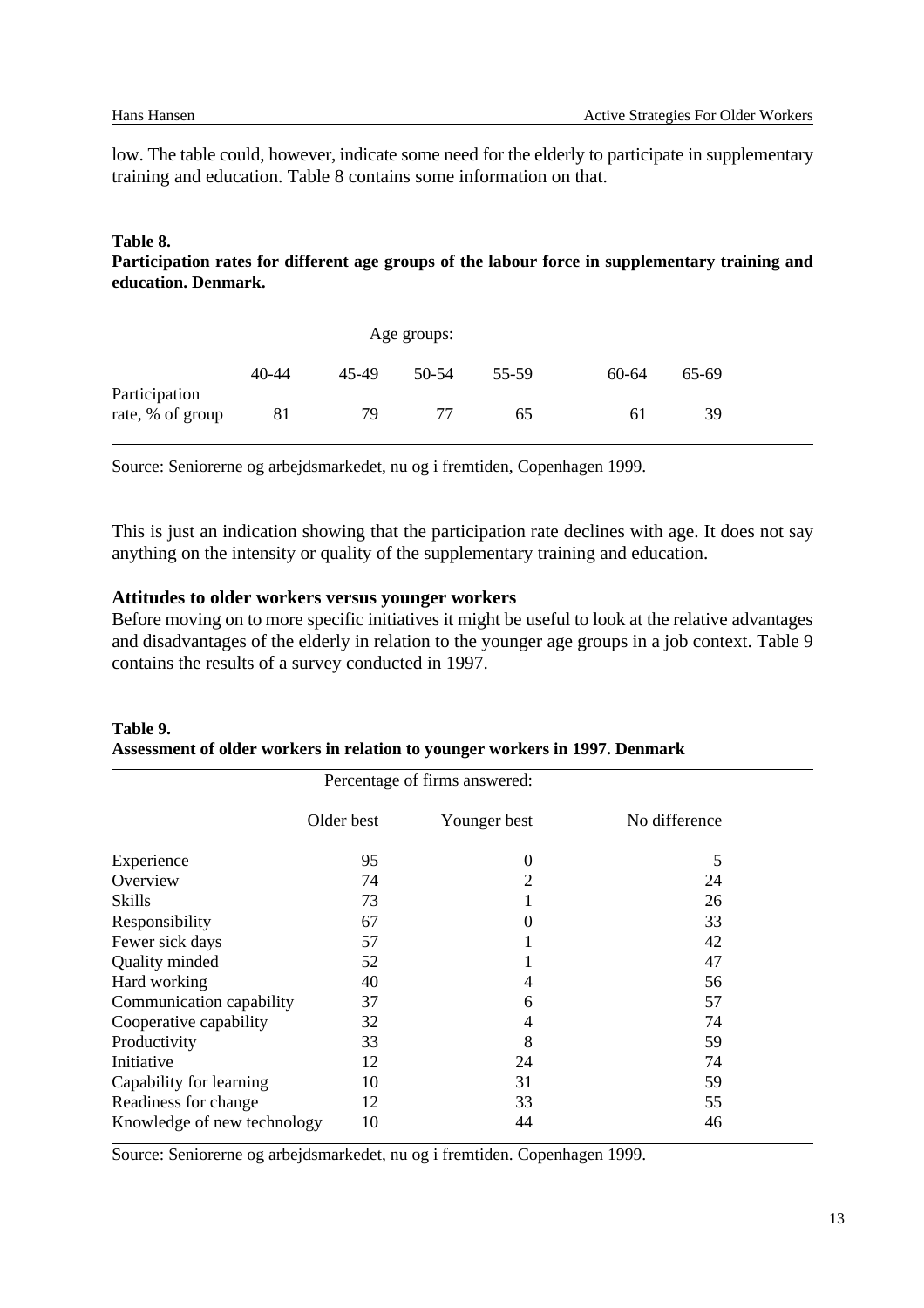The contents of table 9 is a (surprisingly?) positive picture of the attitude to the elderly. How representative the survey is, is not known, but if the results are interpreted it may be that the elderly are scoring well on 'stay' factors while the younger ones score well on 'move' factors. 'Stay' factors are the result of being for a long time in the same firm and doing more or less the same work. 'Move' factors are important for new developments in the firm or for the capability to move to another firm and contribute there.

This may be speculative, but it is probably true that most senior policies, where they exist, cf. below for a definition of senior policies, are concentrated on 'stay' factors while relatively little is done in the area of 'move' factors. This is supported by the fact that unemployed seniors have substantially greater difficulties in finding a new job than younger unemployed. The 'stay' factors may not be so valuable in that situation as 'move' factors.

#### *New public initiatives in relation to firms and older workers*

#### **Committee on senior policies**

The attention on seniors and policies to keep them in the labour force started in the last half of the 1990's. The board directing the activation efforts of the 'Job Offices' started in 1996 to give priority to this age group and recommended the Ministry of Labour and the local boards to take further action. The Ministry of Labour established 'The Initiative Committee on Senior Policies' in 1997. The Committee had members from the social partners (unions and employers' organizations), selected ministries and personally appointed researchers. The task of the committee was to advice the Minister on senior policies, to promote action in the area and to provide and spread information on senior activities.

The Committee arranged several conferences and workshops to put the 'senior issue' on the agenda. In close cooperation with the Ministry of Labour a project providing consultancy services for primarily minor and medium sized private firms was implemented in the fall of 1998. The eligible firms could receive consultancy services free for up to 5 hours on design and development of senior policies, i.e. special agreements between management and the employees on possibilities for seniors, e.g. changing to part-time work, being reallocated in the organization, participation in educational activities for seniors or getting financial agreements for retirement. This consultancy scheme was quite successful and after the first trial period of 2 years it was decided to prolong the arrangement from the fall 2000.

A 'Senior Fund', cf. later, was established and the Committee helped in selecting the projects to be funded and later followed the projects. The committee finished its work after 2 years. It provided a report of its activities, also containing much useful information on senior activities and recommendations for future actions, cf. later.

#### **Senior Fund**

A new initiative from the Ministry of Labour was the establishment of a 'Senior Fund' in 1998. The aim of the fund was to support projects and activities which could lead to a stronger affiliation of seniors to the labour market in the longer run. Projects and activities supporting the development of skills for seniors had high priority, but also more general developments of senior policies were emphasized.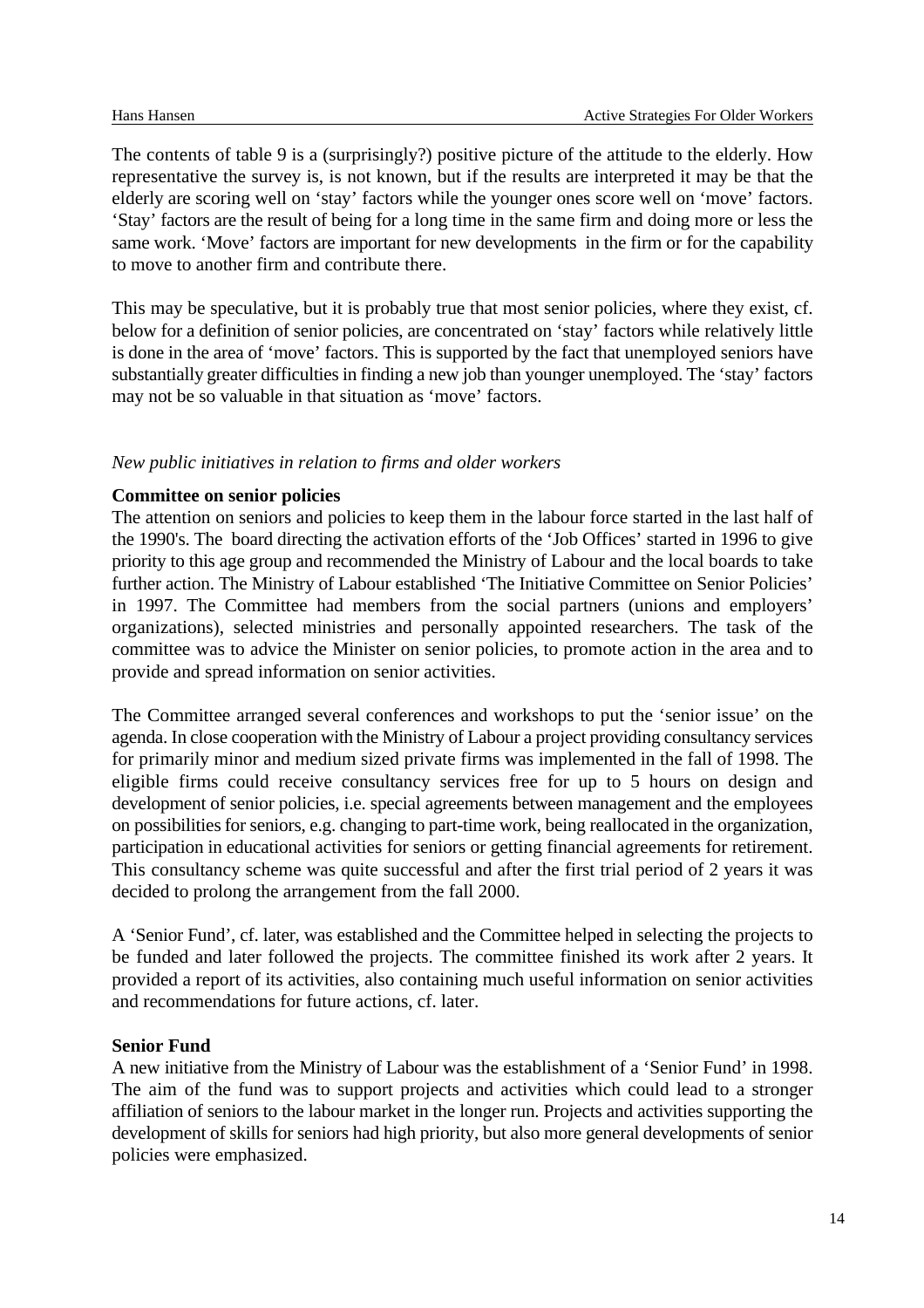The money allocated, DKK 25 million, was rather modest, at least compared to the more than DKK 600 million a year allocated to service jobs, cf. later, but could cover 86 projects all with the objective of promoting the possibility for seniors to stay longer on the job and to give unemployed seniors better possibilities of getting a job.

Both private firms, public firms and institutions, unions and employer organizations, educational institutions of different types, consultant firms and formal groups of unemployed seniors participated. There was also a considerable variation in the organization of the projects. Some were 'stand-alone' projects for one unit, but many were group projects where two or more units worked together, often in very untraditional constellations. Some of the projects are described a little more in detail in the annex.

One idea behind the substantial variation was to get experience from different approaches to senior activities, and to spread this experience to others. The participants in the projects answered a questionnaire, from which some tendencies and themes from the projects can be derived.

One experience is that senior activities or policies should not 'stand alone'. It is important that they become integrated in the general policies of the organization and are generally accepted also by younger employees. A good senior policy cannot replace a bad personnel policy was the message from several projects. The projects have in some cases also led to an upgrading of more general policies.

The theme in approximately <sup>1/2</sup> of the projects has been development of skills for seniors. Two tendencies are visible here. One is to focus on what seniors are good at, called the 'stay' factors in the comments to table 9, another was to focus on what the seniors are not so good at, the 'move' factors.

The projects involving unemployed seniors concentrated on establishing net-works including interested firms, a very crucial factor for getting a job again, as well as skills development.

Starting to cooperate in untraditional constellations is not always easy. Some of the projects reported barriers and difficulties in getting started. Here consultant firms were of considerable help. The danger by using consultant firms is that the experience is not anchored in the participating firms but with the consultant firm. This seems only to have happened to a minor degree. The main impression is that most projects have had a permanent impact on the participants, and that they are generally satisfied with the results.

#### **Job Offices (called the AF)**

The seniors have been in focus at the 'Job Offices' (the AF) in recognition of the difficulties for this group in finding a job after some time in unemployment, cf. the above mentioned priority of the central board and its recommendations to the local boards. The 'right and obligation' for participation in active labour market measures came late (1996) to this group, but it has since been an objective to have the same share in activation from this age group as from the younger groups.

Furthermore, it is possible to make a special effort early in the unemployment spell in order to prevent long term unemployment for special risk groups. The elderly unemployed is such a risk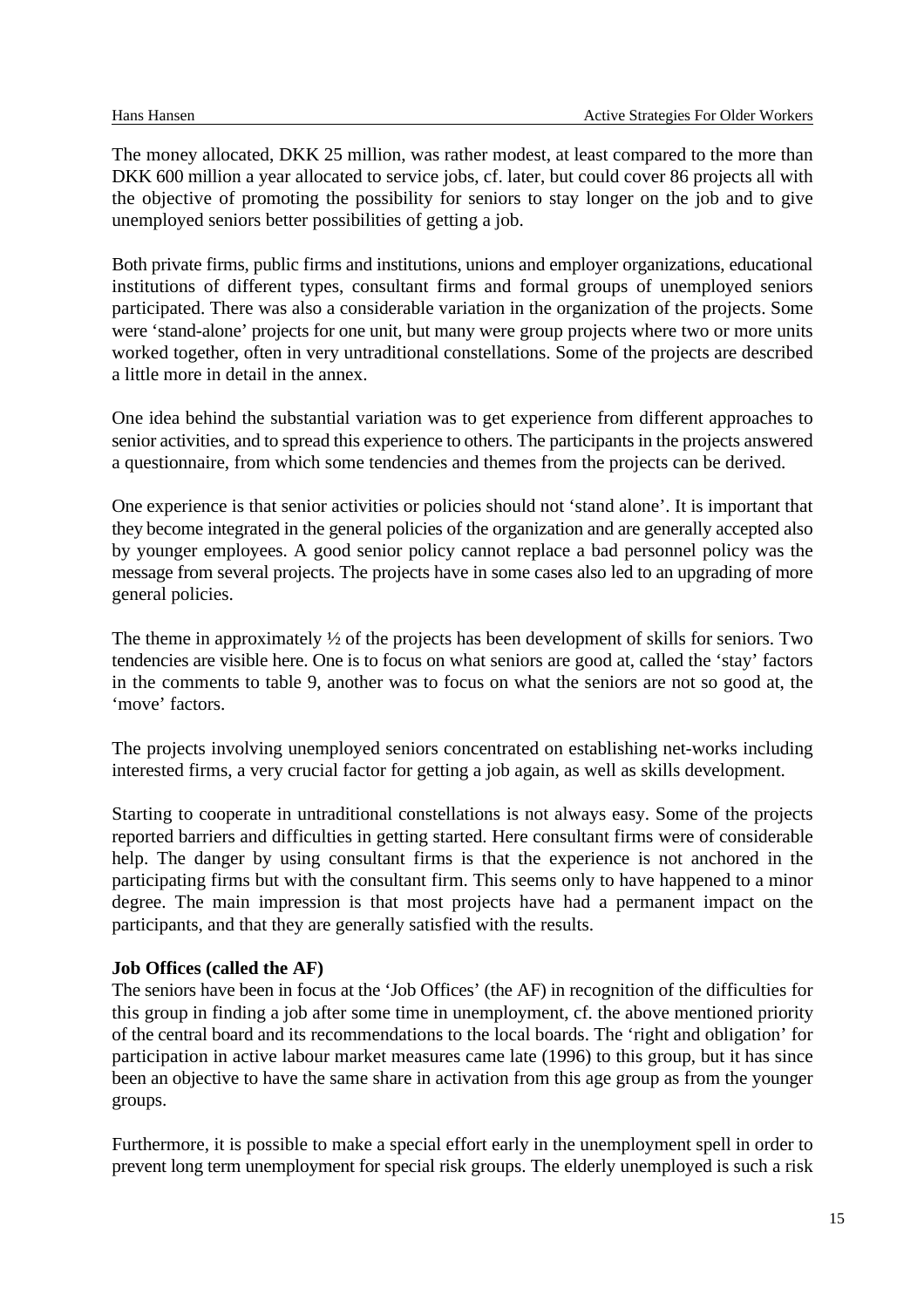group. The AF seems to have been quite successful with the elderly, a larger share of that group obtains a job as a result of the 'match process' than is the case for younger age groups.

The AF's efforts are primarily focused on the unemployed, but there are also initiatives in the area of training of employed seniors in cooperation with the employer. One such initiative is establishment of job rotation arrangements. The idea is that an unemployed senior temporarily replaces an employee (could be a senior employee) who is participating in further training and education. The AF is also engaged in establishing net-works including firms, private and public, interested in developing senior policies and activities.

There is no doubt that the AF can play a key role in the senior activities. They know the qualifications of the unemployed and the requirements from the firms and also have experience with different activation measures. According to the AF the barriers are twofold. There are barriers on the employer side to overcome, they are the prejudices against elderly workers. There are also barriers on the side of the unemployed or for that matter the employed. Some are 'waiting' for retirement (early or ordinary) and have little motivation for activation or further training and education (weak 'move' factors).

#### **Service jobs**

It is, as already mentioned, notoriously difficult for seniors to get a new job after a period with unemployment. This implies a considerable number of long term elderly unemployed, a situation which can easily lead to marginalization or 'social exclusion' of the elderly.

At the same time the public service sector is under considerable pressure because it is difficult to recruit personnel for these jobs. It may not require a lot of formal education to take care of the elderly but it requires the right attitude and general experience.

An obvious idea was to try to route some of the long term elderly unemployed into these jobs, if necessary also after some basic training. This idea was implemented on a temporary basis in 1999, running for 2 years, 2000 and 2001.

The jobs are ordinary jobs in the public service sector, but they must not 'crowd out' other existing jobs. The state pays a subsidy of DKK 100,000 per full-time job per year to the employer who pays the employee usual wages.

The jobs are only available for unemployed over 48 years who have spent at least  $\frac{1}{2}$  year in the 'active' part of the unemployment benefit period, i.e. in most cases have been unemployed for 1½ years or more.

The job match takes place via the 'Job Office' (the AF). The employer (state, county or municipality) sends an application to the AF, who is responsible for the formalities. The AF finds suitable candidates for a job interview and the rest is left to the candidates and the employers just as in usual matches intermediated by the AF.

The plan was to establish 6,500 service jobs during 2000 but by the end of the year only approx. 800 had been created. Part of the explanation for this relatively poor result is difficulties in matching demand and supply, but lack of interest from the municipalities (who have the major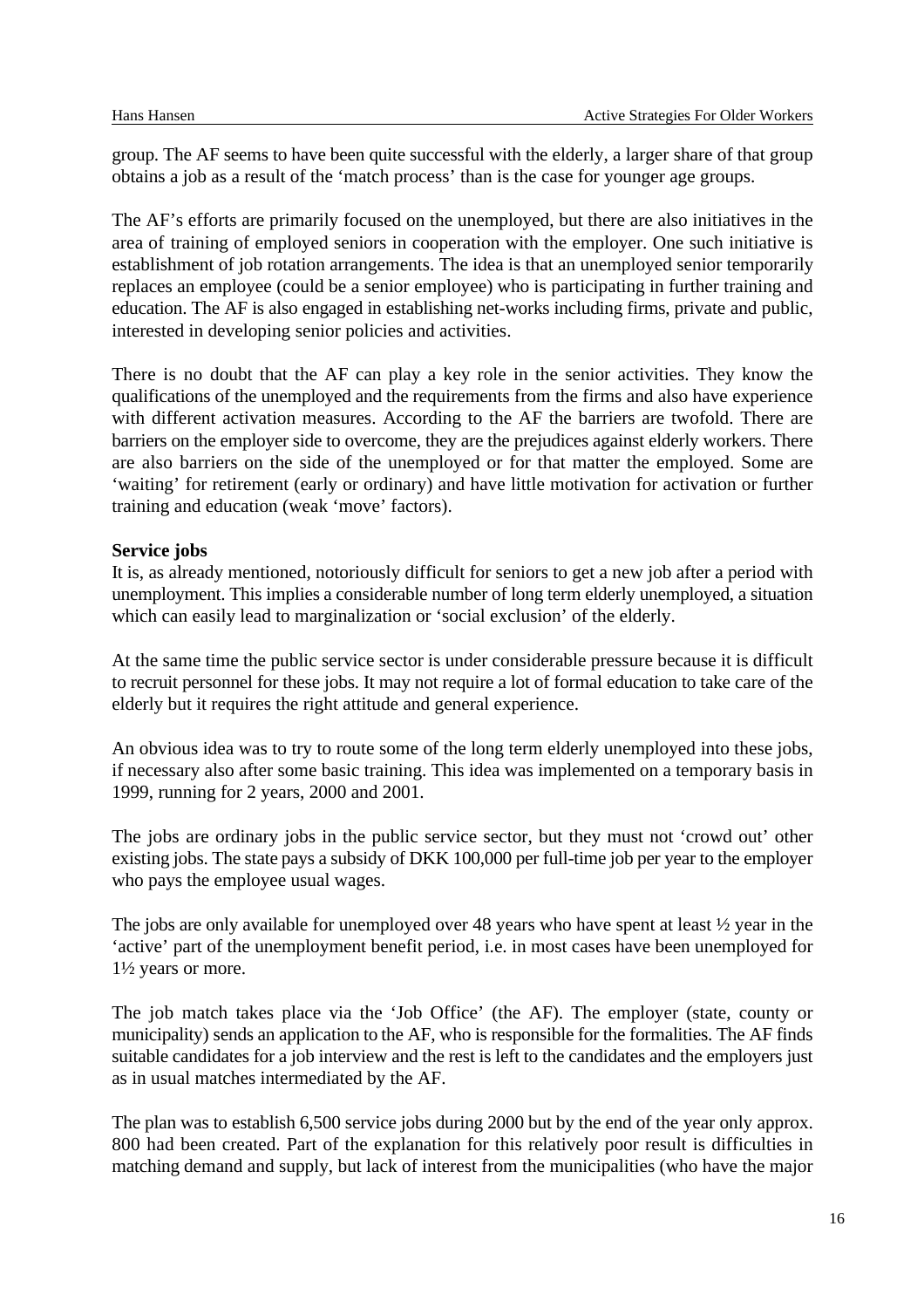part of the jobs) is also an important factor. The municipalities are in charge of activation of non insured unemployed and it seems that routing this group back to employment in the private sector has a higher priority than establishing service jobs for long term unemployed.

#### **Self-activating groups**

Funds, DKK 2.5 million a year in the period 2000 to 2003 have been allocated to groups of unemployed seniors, who are subject to activation

The financial support is given to formal groups of unemployed seniors to start up the group (maximum DKK 10,000) and to establish networks with the aim of promoting job-seeking, further training and education and project development, e.g. new types of jobs or working areas for seniors (maximum DKK 200,000 per year). Priority is given to groups where firms, institutions and/or organizations are participating in the net-work.

#### *Initiatives of firms in relation to older workers*

#### **The 'real' world**

This ambitious heading does not indicate that a comprehensive picture of senior policies in Denmark will be presented (or that the other sections have not been 'real'). It is, however, possible to give an indication of how widespread both formal senior policies and practices are. Basis is a survey conducted in 1996 by the Danish National Institute of Social Research in connection with a study of 'The Social Responsibility of Firms'. The survey includes three variables, which could be part of a senior policy. They are: do seniors have the possibility of reducing their working hours (from full time to part time), is it possible for seniors to be reallocated to other work tasks, and finally, are there financial retirement agreements for seniors?

The specific contents of the variables are not known, only whether the firm (private or public) offers these possibilities. Table 10 contains the results according to ownership (private or public) and the size of the firm.

#### **Table 10.**

| Share (%) of Danish firms having (and not having) formal senior policy elements according to |  |  |
|----------------------------------------------------------------------------------------------|--|--|
| ownership and firm size in 1996.                                                             |  |  |

|                   |     | Part-time: |     | Reallocation: | Retirement agreement: |    |  |
|-------------------|-----|------------|-----|---------------|-----------------------|----|--|
|                   | yes | no         | yes | no            | yes                   | no |  |
| Private:          |     |            |     |               |                       |    |  |
| 1 - 50 employees  | 33  | 67         | 24  | 76            | 12                    | 88 |  |
| 51-200 employees  | 59  | 41         | 64  | 36            | 33                    | 67 |  |
| $>$ 200 employees | 68  | 32         | 78  | 22            | 57                    | 43 |  |
| All               | 35  | 65         | 27  | 73            | 14                    | 86 |  |
| Public:           |     |            |     |               |                       |    |  |
| 1 - 50 employees  | 46  | 54         | 46  | 54            | 32                    | 68 |  |
| 51-200 employees  | 75  | 24         | 54  | 46            | 38                    | 62 |  |
| $>$ 200 employees | 85  | 15         | 73  | 27            | 75                    | 25 |  |
| All               | 52  | 48         | 48  | 52            | 34                    | 66 |  |

Source: En kortlægning af danske virksomheders sociale ansvar. SFI 98:1. Copenhagen 1998.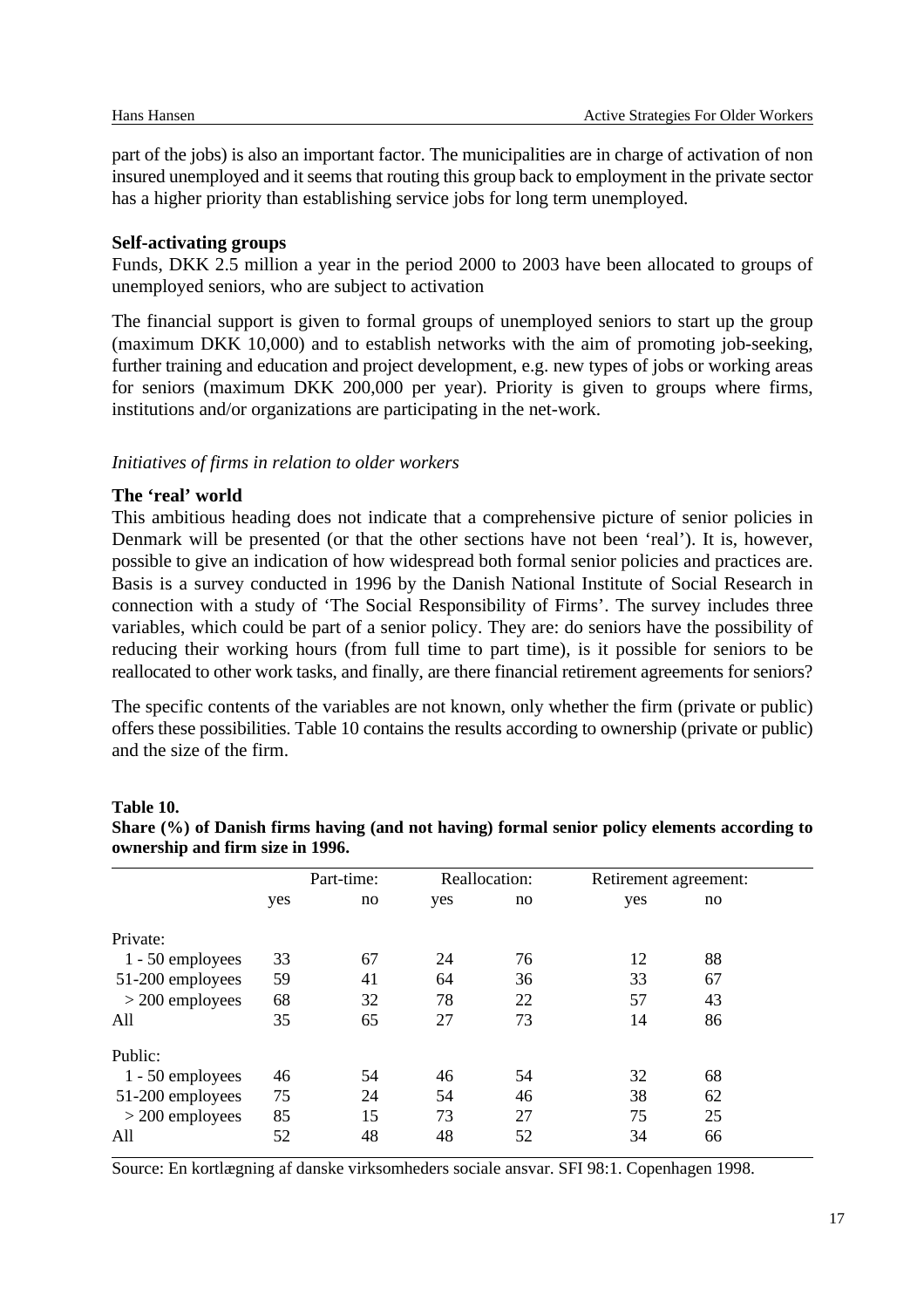These formal elements are more often available in public firms than in private firms. It is also evident that the larger the firm is the more likely it is to have these elements of a formal senior policy. It may be that smaller firms do not have a formal policy but act as if they had one in actual cases.

One thing is to have a formal policy, but how does it work in actual cases? For that purpose firms, which have had seniors (employees 60 years old or more) for at least 3 years have been asked whether they have actually applied any of the three instruments and whether they have a formal policy or not. The results are contained in table 11.

#### **Table 11. Share (%) of Danish firms (with a senior employee within the last 3 years) applying senior policy instruments according to ownership and formal senior policy elements.**

|                     |     |            | Have actually applied: |    |                       |    |
|---------------------|-----|------------|------------------------|----|-----------------------|----|
|                     |     | Part-time: | Reallocation:          |    | Retirement agreement: |    |
|                     | yes | no         | yes                    | no | yes                   | no |
| Have formal policy: |     |            |                        |    |                       |    |
| Private             |     |            |                        |    |                       |    |
| yes                 | 69  | 31         | 58                     | 42 | 63                    | 37 |
| no                  | 31  | 69         | 8                      | 92 | 7                     | 93 |
| Public              |     |            |                        |    |                       |    |
| yes                 | 57  | 43         | 45                     | 55 | 50                    | 50 |
| no                  | 20  | 80         | 11                     | 89 | 11                    | 89 |

Source: En kortlægning af danske virksomheders sociale ansvar. SFI 98:1. Copenhagen 1998.

Even if they have no formal policy 31% of private and 20% of public firms have used part-time work as an instrument. On the other hand, 31% of private and 43% of public firms having a formal policy on part-time possibilities have not used it. For the other two instruments they have mainly been used by firms having a formal policy, but a substantial share, largest for public firms, having a policy have not used it. It could be that there have been no occasions to do so.

The part-time possibility seems to be wide-spread, but the survey does not tell in how many cases it has been used. It is also important to note that having a formal policy does not necessarily imply that it is also used. It seems that the discrepancy here is somewhat larger for public firms than for private firms.

#### *4. Proposals for new and continued initiatives*

#### **Benefit schemes**

The reforms of the early retirement scheme and the unemployment insurance benefit period for the 50 to 60 age group were quite substantial by Danish standards, and it is probably not possible to do more in the shorter run.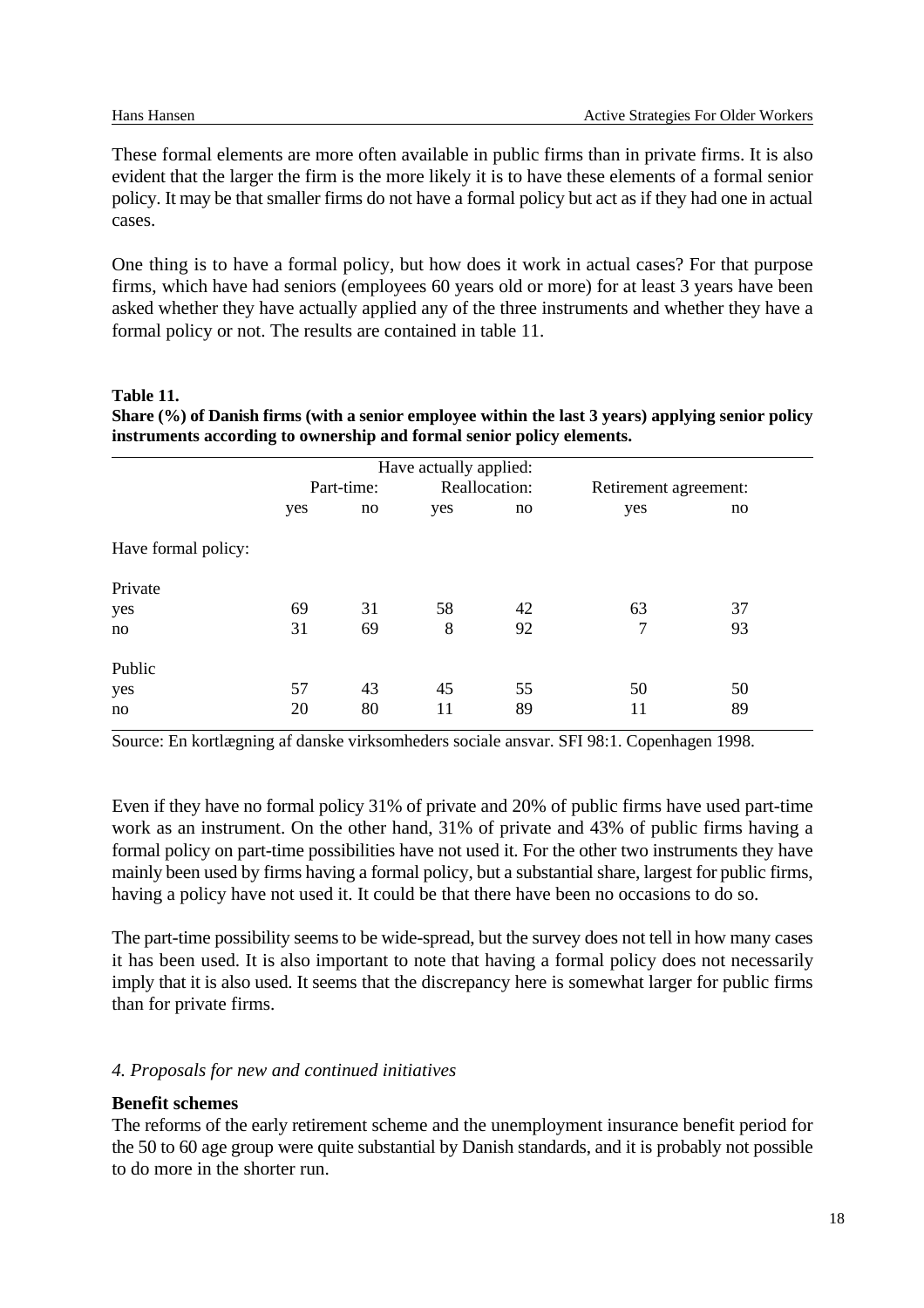If the reforms turn out to be insufficient, more drastic changes might be considered. The design today is to encourage postponement of early retirement by milder means-testing, higher benefits for later take-up and premiums for delayed or no take up at all. A more direct approach could be to make the old-age pension scheme flexible, e.g. as it is in Sweden, and allow an early take-up (partly or in full), but at the cost of a lower pension for the rest of the life for the part which has been taken up early. This is probably part of the explanation for the relatively high labour market participation for elderly men in Sweden, it is expensive to retire early.

#### **Other initiatives**

It seems that the initiative taken by the 'Initiative Committee' on the consultancy services for design and development of senior policies has been successful and it is recommended to continue this activity (that is already the case).

The experiences from most of the projects supported by the 'Senior Fund' are positive and the committee strongly recommends continuation of this type of activity.

It is especially recommended to enhance the network initiatives started by the Senior Fund. Firms can support each other in design and implementation of senior policies, and networks including firms and unemployed seniors are crucial for getting jobs for the unemployed. The Ministry of Labour has allocated DKK 40 million late in 2000 to support such activities.

Design and development of education and training for seniors is of great importance. It is probably not enough to focus on the 'stay' factors, but in future to give the 'move' factors more priority. Close cooperation between firms, educational institutions and groups of seniors (employed and unemployed) have been very successful in some of the 'Senior Fund' projects, but it is recommended to focus more on the deficiencies of the skills of seniors and to design the effort to correct for these.

The pattern in the 'Senior Fund' projects was that employer organizations worked with educational institutions and consultant firms on senior policies and programs for employed seniors while unions were involved in programs for unemployed seniors. There seems to be room for a more total involvement in future for the social partners.

The role of the 'Job Offices' has already been mentioned. Especially job rotation arrangements are recommended, because they bring the unemployed elderly in a direct contact with the firms.

Finally it is recommended (by the Initiative Committee) to start systematic research on conditions for seniors on the labour market.

#### *Annex*

The annex contains a short descriptions of a few of the projects financially supported by the 'Senior Fund'.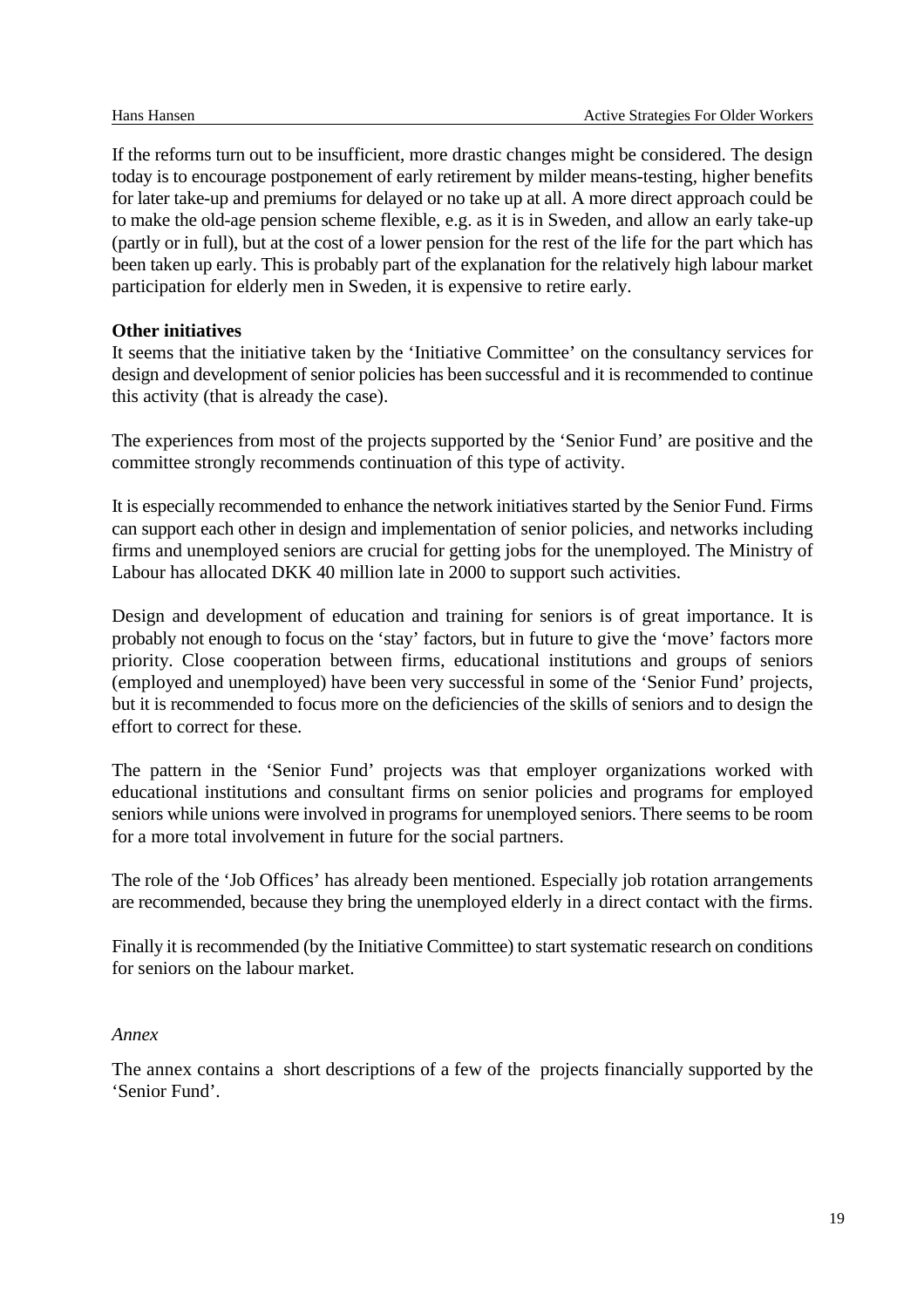#### **EDP for self-employed and personally owned firms in the building industry**

Many of the minor firms in the Danish building industry are owned by self-employed in their 50's or early 60's. These firms are, generally speaking, well run but often with very limited use of modern technology in the administration and management of the firm. This 'gap' in the EDP use was seen as a threat when the firms in a few years were ready to be 'handed-over' to the next generation.

One of the educational institutions suggested a cooperation with an employer organization in the building industry to design and implement training courses for elderly owners in administrative EDP including legal aspects of the generation 'hand-over' process. Both institutions are locally organized so it was easy to cooperate and run the activity at different localities where both are present simultaneously. It turned out that the generation 'hand-over' aspect was of least interest. These firms come and go with their owner; that has never been a major issue.

The administrative EDP training, however, became a considerable success also because the bookkeeper, which in many cases is the wife of the owner, could also attend. The administrative burden of minor firms is considerable and growing and the programs available for accounting and report generation is of great help. The training activity was placed in the winter, when the workload in the building industry is relatively low and took place once a week. It was designed as a basic course with possibilities for further enhancements. When the participants were reporting on the project there were plans for further cooperation also on language courses, many of the firms in Jutland, even the minor ones, are also working on building sites in Germany.

#### **Seniors running a retail shop**

The supermarket chain 'Netto', a very successful retailer, established a real eye-catcher. One of their shops were run exclusively by seniors, all except the store-manager, recruited from outside. It is part of Netto's strategy to employ across a broader age spectrum and the 'senior' shop was to demonstrate that seniors could do this job well.

Aspects of the recruitment are interesting. Netto advertised locally for staff for the shop and the local 'Job Office' also arranged a recruiting meeting in cooperation with Netto. It turned out that only persons attending Netto's own meeting (respondents to the advertisements) finally got employed, approx. half of them from unemployment. The interest was not so high from the candidates of the 'Job Office'. Now working in a supermarket is hard work of relatively low prestige and relatively low paid.

The shop has been a success, but it is somewhat cost heavy compared to other Netto shops. The elderly are often very service minded, have a good relation and tone between them and run a tidy place. They also have a significantly lower sick absence than younger staff members in other shops. All these factors are positive, but the elderly are not as fast as the younger ones.

It is not the policy of Netto to establish more senior shops, but, as mentioned, to recruit over a broader age spectrum, and the 'senior' shop has been an icebreaker for that policy.

#### **Senior policy in a wholesale firm supplying agriculture**

The DLG (Dansk Landbrugs Grovvareselskab) is a large scale organization present all over the country and organized on a cooperative basis, a form which is well known in Danish agriculture.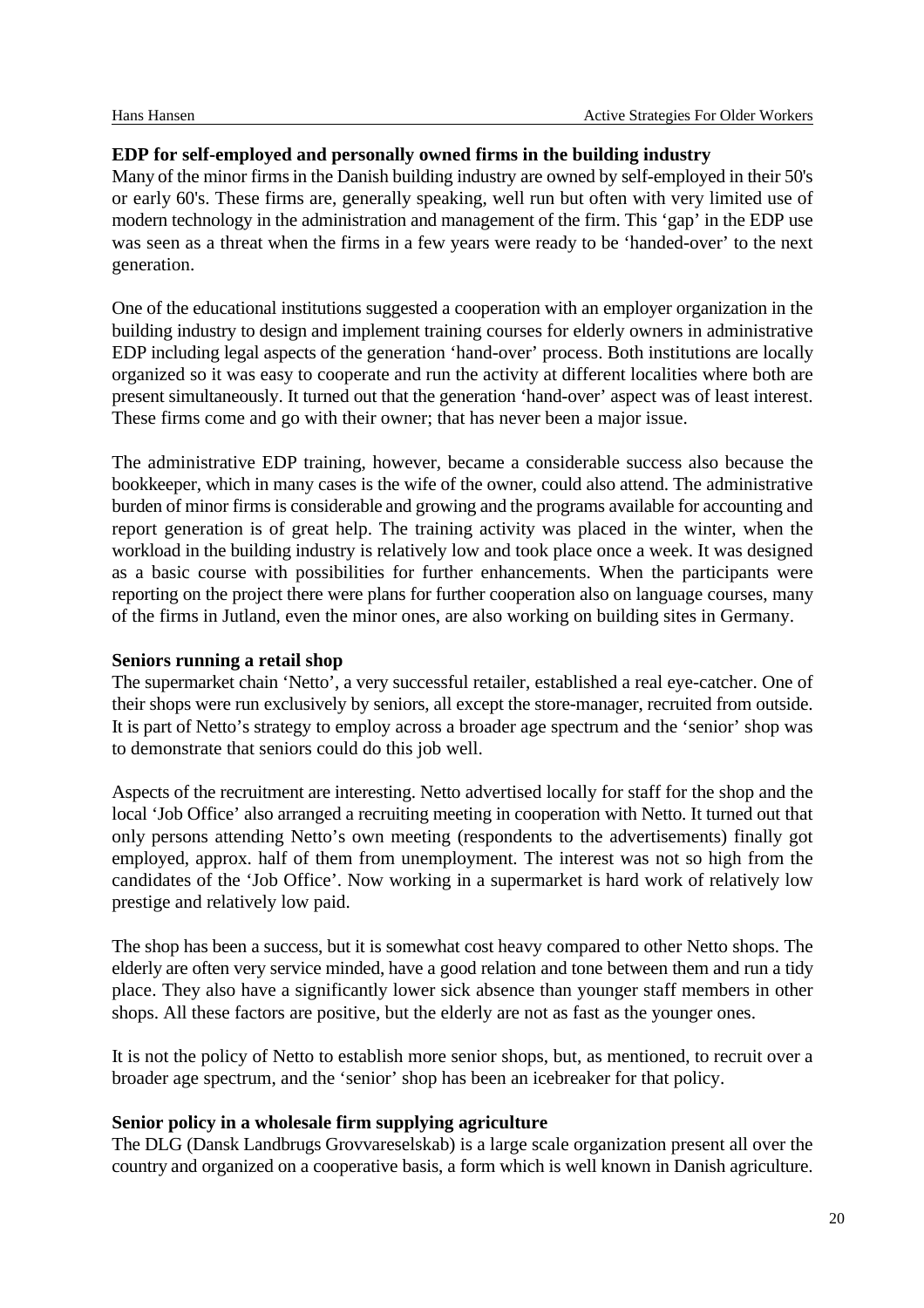The knowledge of the staff concerning products of the firm and conditions and needs of the customers, i.e. the farmers, is very important and senior policy is seen as an instrument to create continuity and in time to prepare for changes that may be upgrading of skills relevant for new tasks or a change to minor responsibility.

The senior policy is a relatively loose frame for individual agreements. It contains, however, some 'mandatory' steps. The annual interview of each employee on all aspects of the working life is a well established tradition in most Danish workplaces. When the employee is 55 years old that year's interview in the DLG has to include senior issues, and the firm is open for desires from the employee, and changes can be implemented.

At the age of 58 the employee and his/her spouse is invited to participate in a 2-day course on general planning for senior and retirement life, including information on different benefit schemes, economic implications of reduced working hours, etc. This is to give a better foundation for decisions on part-time work, early retirement, etc.

After that the employee is invited to an interview where a plan is drawn up. This contains the activities and possible changes, e.g. concerning education, change in working hours and/or changes in tasks the partners have agreed upon. It is not a legal binding contract, there might be further changes for both sides, but it expresses the aim for the last part of the working life in the firm.

It is emphasized that this type of senior policy requires very good relations between management and employees. If it is not a partnership among 'equals' it will not be possible to make these plans in a meaningful and for both partners satisfactory way.

It should be mentioned that in 1969 the DLG established a pension savings plan where the firm contributed 2/3 and the employee 1/3. That was 20 years before the social partners in Denmark agreed upon a similar scheme for the labour market in general.

**A union and the 'Job Office' works together on courses for unemployed senior members** 20 long term unemployed senior members of the union for 'Office and Retail' participated in an upgrading course designed in cooperation with the local 'Job Office'. The course took 19 weeks of which 4 weeks were internship in a firm, chosen by the unemployed themselves.

The EDP was the core of the course but it also contained training in writing job applications and in marketing, e.g. how to sell yourself. It was not all plain sailing. A few of the participants were very negative and that created conflicts. The elderly unemployed were left to solve these conflicts themselves, a part of the course strategy to let the unemployed take responsibility for their own situation. Another step in that strategy was to let the unemployed choose and contact the firms where they asked for a 4-week internship. The 'Job Office' provided general information on firms in the area, but the rest was left to the unemployed.

One of the objectives of the course was to 'break' the unemployment 'culture', which easily develops among elderly long term unemployed who have made a 'de facto' early retirement on unemployment benefits in a low cost area of the country where the unemployment rate is relatively high. Self-activation and more emphasis on the responsibility of the unemployed for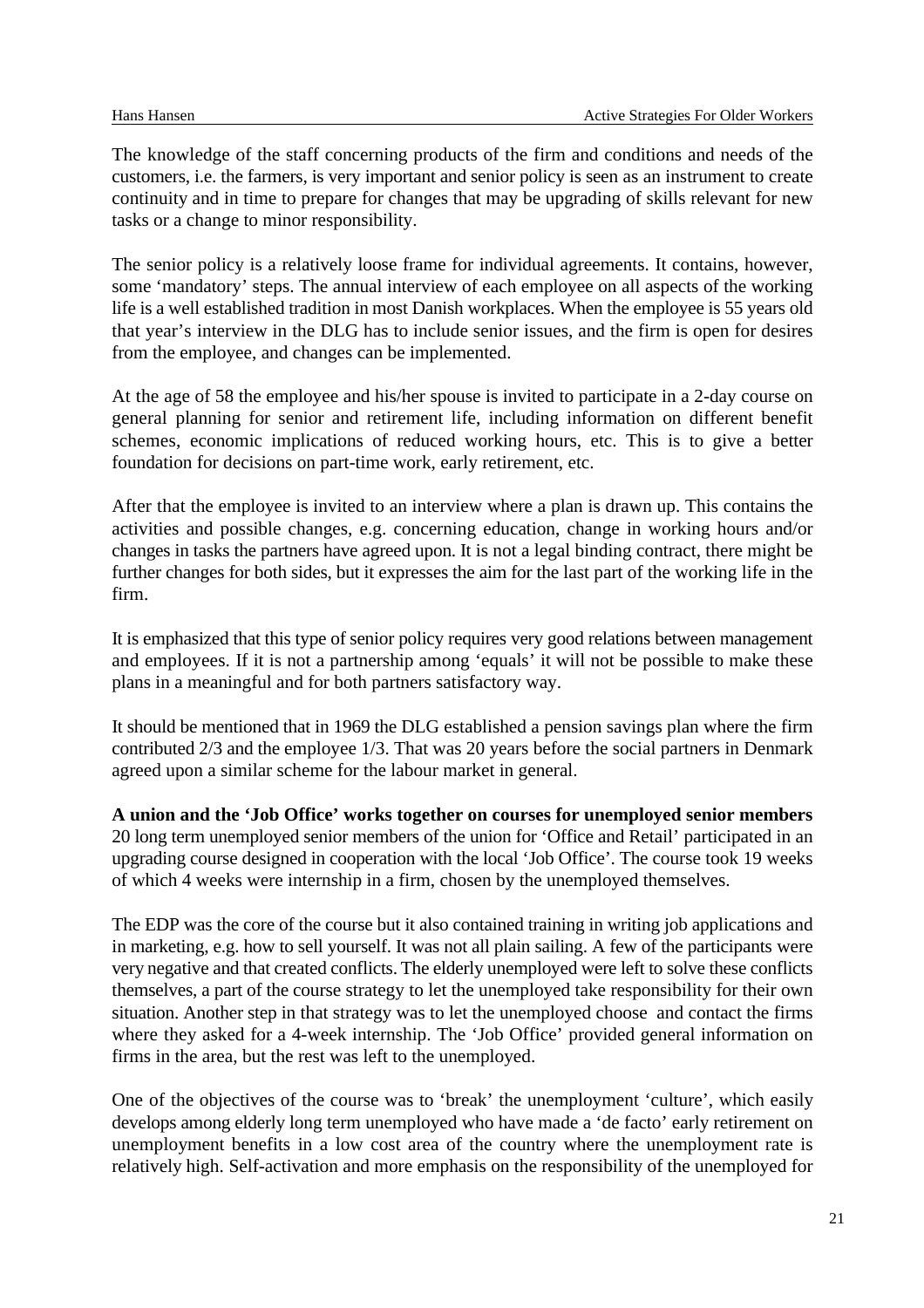their own situation is important for breaking the unemployment 'culture', as it is to avoid longterm unemployment. The EU guideline of activation after maximum 1 year of unemployment is seen as a step in the right direction.

The result of the course was quite successful, 6 of the participants obtained ordinary jobs, 4 started in job training and 1 started an education.

#### **Two organizations develop courses for management to handle senior issues in a network of retail and service firms**

Two organizations, an employer organization and an organization representing leaders and managers, decided to develop a course program for six major firms affiliated to both organizations.

The six firms have different approaches to personnel policy, but they had a common experience that the policies did not work very well, especially the senior related parts. A major problem is that these policies are in charge of 'middle' management, often younger persons with problems handling senior issues, also because the former experience with senior issues had mainly been how to get rid of the seniors. The seniors knew that and had this in mind when the issues were brought up, they were not accustomed to a constructive outcome.

The course for managers from the participating firms concentrated on giving the participants a knowledge on senior relevant issues. It was also decided that the annual interview was the right instrument for implementing senior policies. The course, therefore, also contained advice on how to make a script for the interview. Openness and frankness backed up by the firm became the key words.

After the course the managers took the interviews with the seniors and expressed satisfaction with the new approaches they had learnt. The situation is now not only to get rid of seniors. Some of the firms are interested in more senior staff to service senior customers. Other firms are interested in upgrading the staff they have because of problems by recruiting new employees. This led to a major reshuffle of policies in one of the six participating firms, a large travel agent selling package tours. This firm had been very youth oriented, both in its internal and external relations. The course participation made the firm to reconsider its position, and it is now having a much more balanced focus, not unlike the situation in 'Netto', reported elsewhere.

The six firms are continuing the network cooperation on personnel policies and the organizations are now offering the course to other interested firms.

#### **Senior policies at a minor hospital**

A minor hospital in 'Brædstrup' with a staff of approximately 250 employees wants to stay competitive with the major hospitals and is, in that process, interested in developing new treatments, so it can be 'up-front' in areas of priority.

To do so requires an upgrading of skills and knowledge, and it was discovered that some, especially among the elderly, were falling behind. These two situations were central for introducing a senior policy, or to be more correct to add a senior dimension to the existing personnel policy. The process of introducing the senior dimension was started by looking at what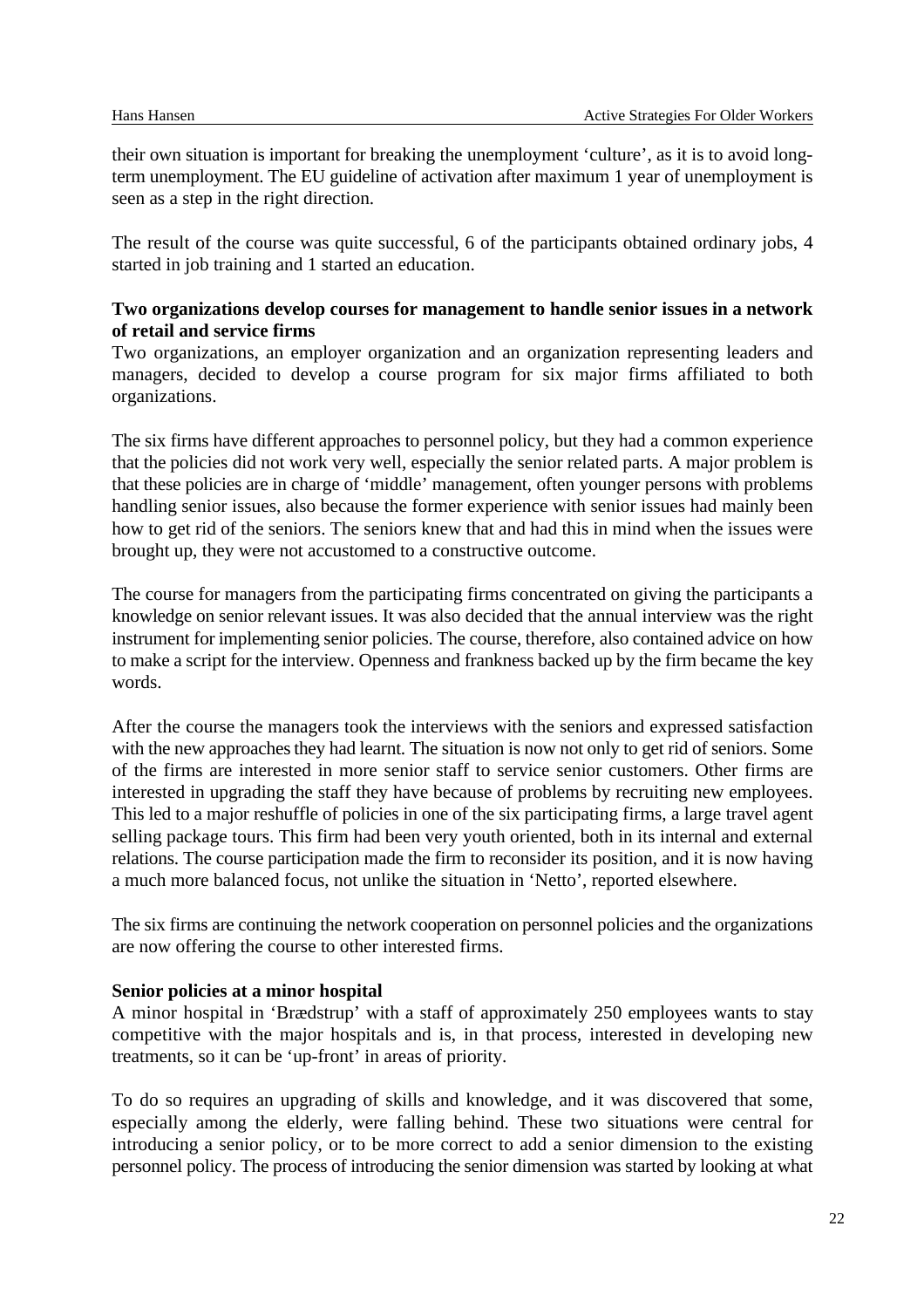other hospitals had done. On basis of that a catalogue of ideas was discussed at the hospital and a seminar for middle management finalized the process.

It was concluded that the annual interview would be a good instrument for implementation of the senior dimension and that the approach should be decentralized. A senior dimension was formulated as a frame, and it contained some of the usual components, e.g. possibility for reduced working hours and reallocation, but it also focused on upgrading of skills and knowledge to establish consistency with the targets of the hospital in developing new treatments for the patients. As an alternative to reallocation a 'consultancy team' of seniors was established. The idea is that seniors stay in the part of the organization where they 'belong', but are available for some hours a week for other parts of the hospital where their expertise is needed. The 'consultancy team' can also be basis for further training and upgrading of skills.

The senior dimension also had some feed backs on personnel policies in general, e.g. in planning the shifts at the hospital, the family situation of the individual is taken into consideration to a much higher degree than before. The senior dimension is not an instrument to treat all equally, some have to lift more than others, but to continue developing the skills and knowledge of the staff, also the elderly, and at the same time to recognize the special needs of that age group. The aim is that no one should leave the place for work-related reasons.

#### *Some tendencies*

The examples described are only few and the resources allocated for government action are quite small, but there seems to be a fundamental change in attitude to seniors at least in some firms. It is often mentioned that seniors cannot learn new technologies and that it does not pay for the firms to invest in that kind of training. The examples seem to contradict that, and it is hard to see any alternatives to continued development of the senior dimension including more flexibility and focus on further training and upgrading of skills. It would be ideal if the early retirement schemes to a higher degree fitted into this development. Some progress has been made, cf. the section on reforms of the schemes, but the part-time or gradual retirement of relatively low paid employees is still not attractive compared with full-time early retirement.

#### *References*

Arbejdsmarkedspolitik, Thomas Mølsted Jørgensen og Claus Damtoft Pedersen. Copenhagen 2000 (published by the Copenhagen Business School).

Income Benefits for Early Exit from the Labour Market in Eight European Countries, European Economy, reports and studies no. 3, 1998 (published by the European Commission).

Rapport fra det Seniorpolitiske Initiativudvalg: Seniorerne og arbejdsmarkedet, nu og i fremtiden. Copenhagen 1999 (published by the Ministry of Labour)

Seniorpolitisk praksis-erfaringer og resultater fra Seniorpuljen.Copenhagen 2000 (published by the Ministry of Labour)